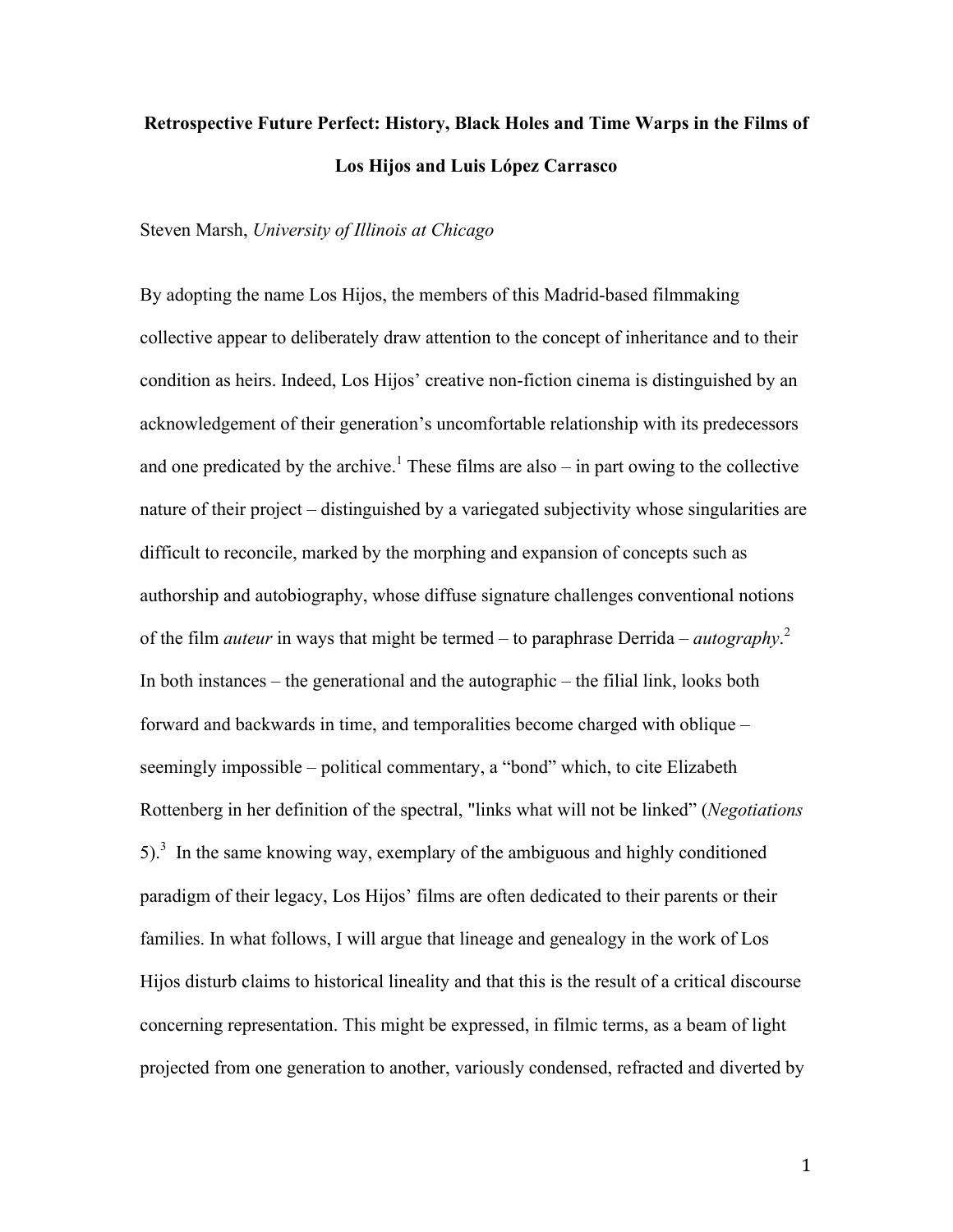the obstacles of temporality that thwart its continuous flow. J. Hillis Miller reminds us that the word "aporia" derives from the Greek '"no passageway."' "An aporia," he writes "is a blind alley in a logical sequence, an impasse that forbids going any further" (303)**.**  In my discussion of the films of Los Hijos I will discuss the aporias of legacy and the interruptions, produced by technologies of vision and audio, that exemplify it. The immediacy of film, the particular instantaneity of its form of representation while suggesting presence and a present, in fact always points to a present that is always already past, whose nowness is always other.

Formed by three members Luis López Carrasco, Natalia Marín Sáncho, and Javier Fernández Vázquez (all born between 1981 and 1982), Los Hijos are among the most distinctive and interesting of the cohort of young filmmakers that has emerged in recent years in Spain.<sup>4</sup> Almost all the members of this new generation of cineastes shoot with digital technology, a medium the integrity of whose signifying components – as has been exhaustively documented – has been cast in doubt.<sup>5</sup> I refer here, of course, to the material relation in the filmmaking process between the object filmed whose imprint engraved on the celluloid is, in turn, transferred to the retina of the spectator; the indexicality that Andre Bazin proclaimed as ontologically distinctive of the photographic image.<sup>6</sup> While this observation is not new, in the case of Los Hijos it is of particular importance: at the heart of their work is an engagement with the encounter between nature and technology. There is, further, a direct correlation between the political aspects – the *content* – of their films and the material form of its production, the technology – the apparatus, the *materials* – they employ. I will return to the question of digitality towards the end of this article but I want first to reiterate that the key argument of this essay turns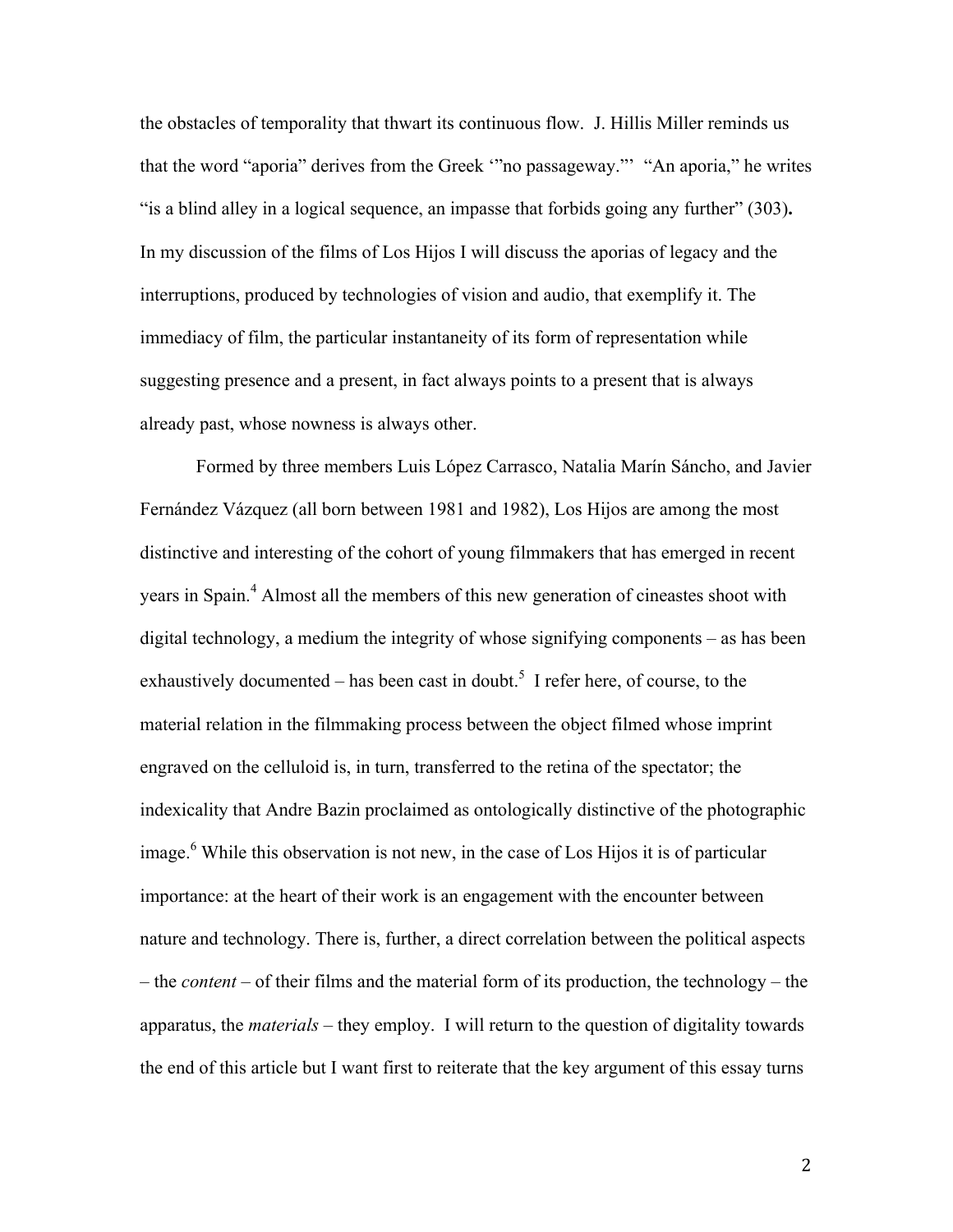on how form and content historicized through Los Hijos' preoccupation with non-lineal temporalities might be read as political critique.<sup>7</sup> Further, I suggest that these films complicate but also negotiate a passageway between the traditional oppositional division of *physis* and *technē*. Film's technology not only modifies and adds prosthetically to nature, as all technology does by definition, but its specific mode of disclosure also brings concepts of 'the natural' into question. The tenuous but suggestive connections between contraries apparent in Los Hijos, constitute, I will argue, what Hillis Miller terms "an encounter with otherness" (309), a dialogue suggested by black holes that, in different ways within the texts of these films, connect, absorb, and dilate distinct temporalities. To this end, I will offer a reading of two of the three features that Los Hijos have made to date and conclude with a discussion of López Carrasco's individual debut, the 2013 *El futuro*.

As children of the generation that brought "representative democracy," free market economics and neoliberalism to Spain, the complex national, historical and sentimental legacy of Los Hijos has provided the primary sources for their films but an additional inheritance is filmic, both in national and international terms. Highly literate cinematographically, Los Hijos draw deeply (critically, ironically and, at times, irreverently) from their antecedents. The combination of archive material and citation gives their work its particular resonance. The films of Los Hijos are charged with a particular tension produced of the recursive combination of national historiography and filmic materiality that, at the same time, eludes allegorical readings. In spectral terms, these films express a critical spirit of the age and their generation but one that while harking backwards simultaneously leaps forward in time. Their critique is of the tradition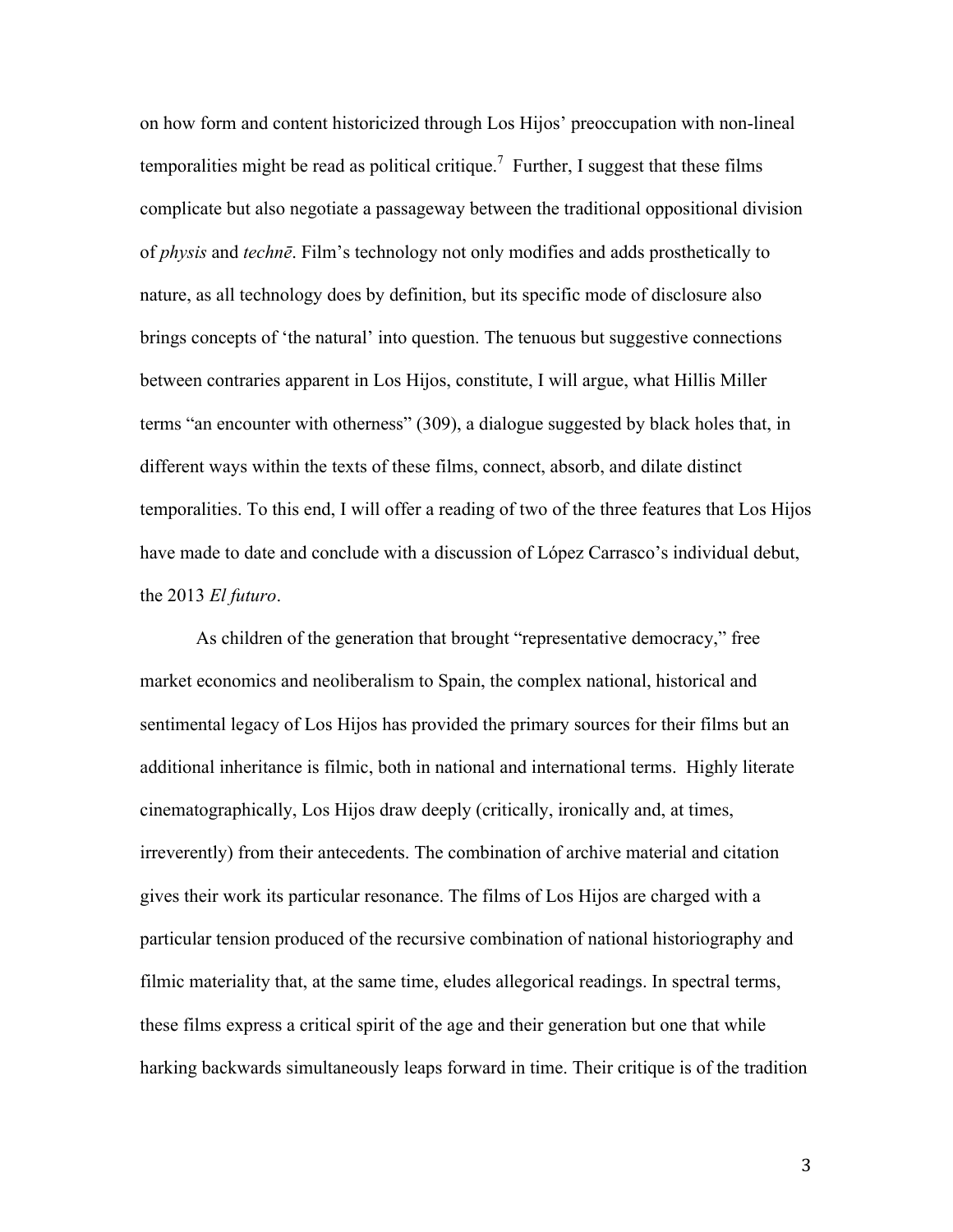(the national, the filmic and the national-filmic tradition) with which they are associated. The results are jarring, dissymmetrical encounters between generations and between modes of representation. Representation here is constituted by forms, genres, or modes (in this instance the modes of non-fiction or documentary film) and by the technologies of sight, visuality and tele-technology. Derrida, referring to such technology, alludes to this "irreducible difference of generation" and adds, $8$ 

From the moment that I cannot exchange or meet a glance, I am dealing with the other, who comes before me; an absolute autonomy is already no longer possible. And I cannot settle my debt, I can neither give back nor exchange because of the absence of the other, which I can't look in the eye. Even if I do it or think I do it, viewer and visible can only succeed in one another, alternative not be confused in the other's eye. I can't see the eye of the other as viewing and visible at the same time (*Echographies* 122).

This "heteronomy," inseparable from yet critical of the national-political heritage to which it is bound and belongs to is the principle characteristic of Los Hijos. Their early experimental shorts engage with their immediate forebears from the archive of Spanish film from which they draw and that they clearly, though critically, consider themselves indebted. Exemplary of this critical inheritance are *El sol en el sol del membrillo* (2008), a lighthearted but lucid dialogue with Víctor Erice's 1992 documentary on painter Antonio López, and *Ya viene, aguanta, riégueme, mátame* (2009). This latter film returns to certain emblematic scenes and locations of the recent history of Spanish film (Erice's *El espíritu de la colmena*, Montxo Armendáriz's *Historias del*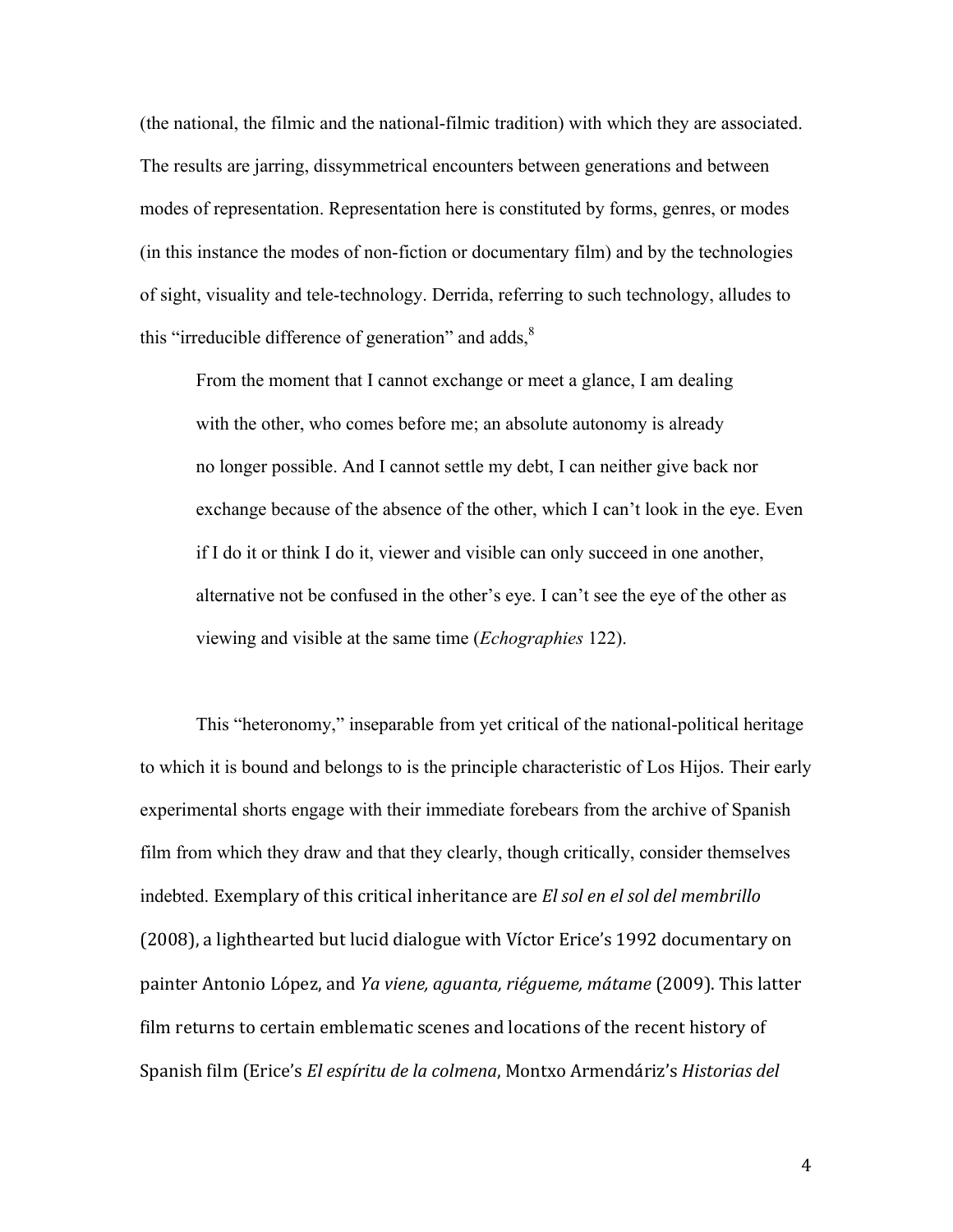*Kronen*, Pedro Almodóvar's *La ley de deseo*, and Vicente Aranda's *Amantes* ) and recreates, in the form of subtitles, the disembodied dialogue of the original films (a technique, as we will see, also deployed in *Los materiales*). By revisiting, in these pieces, the precise locations and recreating with absolute exactitude the original sequences, in the physical absence of their original protagonists, both the places and the "original" films become haunted. The displacements produced in the space that opens up in the time that has lapsed point to a ghostly asymmetry, a disjoining of place, person and time. Originality itself – that of the work of art or of the national sign – is put in doubt as these antecedents are conjured up from the past as both homage and disavowal, and whose debt cannot be settled "because of the absence of the other, which I can't look in the eye." In a sense, Los Hijos constitute the unconscious of the national tradition to which they ambiguously subscribe in a relation that might be described as chiasmatic, a derridean *spacing* that emerges in order to disturb unitary or unproblematic ancestral affiliation. The relation of Los Hijos to the national canon might be described – in the words of Hillis Miller in a rather different context – as being "other to itself"  $(xi)$ . Furthermore this notion of spacing has formal filmic implications: it holds together and complicates questions of surface and depth, horizon and vertice. Filmic time (and the tradition seeks to codify such time), its iterative quality, functions as vortex or abyss, a spiraling apparent groundlessness framed within and by the spacing that delimits and disrupts it.

*Los materiales* (2009)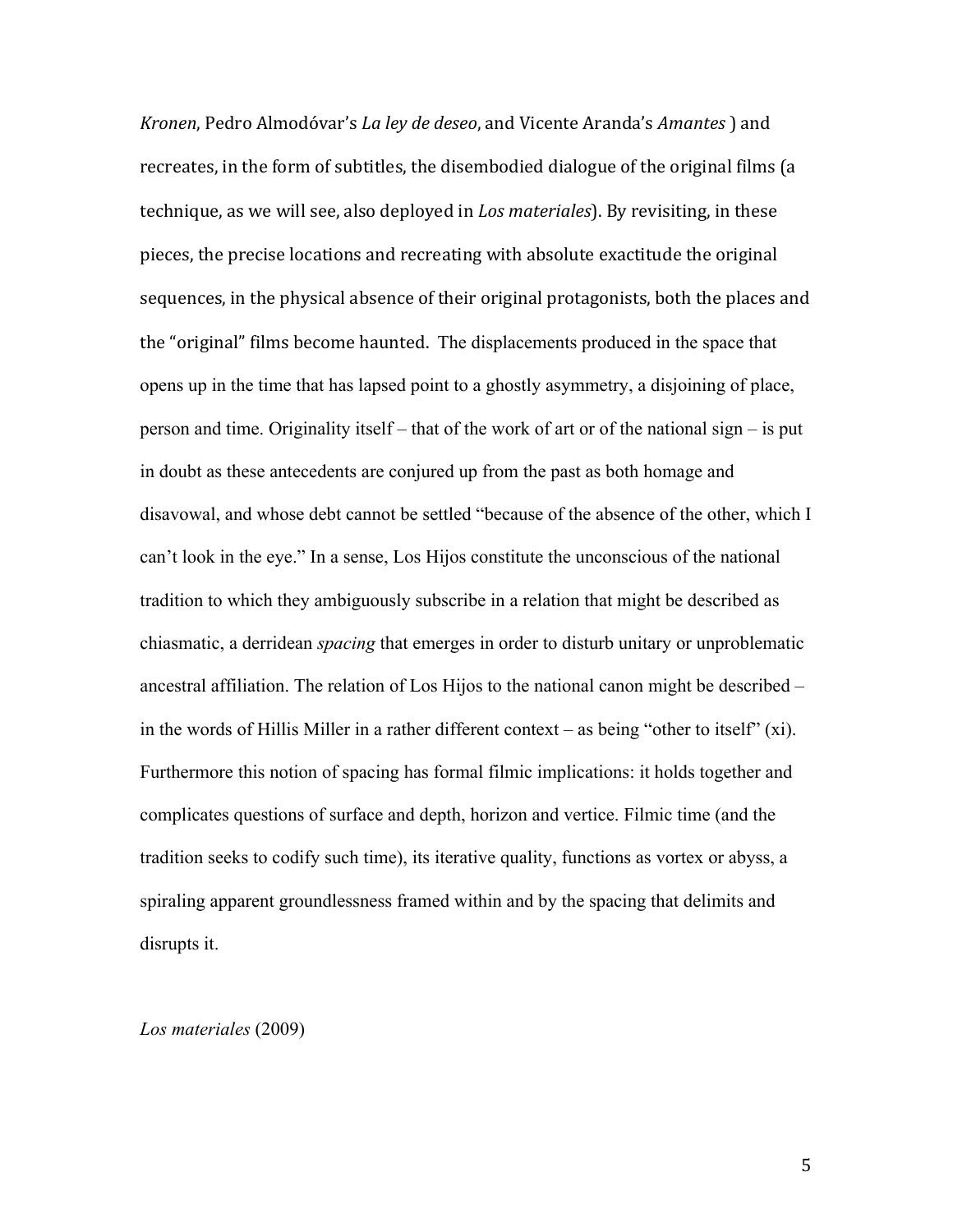The menu of the DVD of *Los materiales* displays a shot of the mist descending over distant mountains, a veil of cloud behind which we can just discern the outline of the landscape.<sup>9</sup> It is a shot repeated periodically throughout the subsequent film. Los Hijos' following film, *Circo* (2010), <sup>10</sup> has a similar shot and their third, *Árboles*, also uses this shot as its starting point following a prologue. In a second recurring technique in *Los materiales* the camera films from the interior of a car outwards through the windscreen. Reminiscent of the cinema of Abbas Kiarostami, the shot captures slanted sunlight filtered through the transparent glass barrier muddied by the trace of the wipers. Both these shots suggest and symbolize a contradiction: a direct line of vision impeded by a screen, a translucent curtain that partially obscures sight, that filters and befogs it, a barrier and a bond. The car's glass windscreen draws attention to the horizon of its own technology, it provides an additional frame, a frame within the filmic frame, an extra limit that demarcates the border between reality and representation.<sup>11</sup> Furthermore, the Spanish word for windscreen, *parabrisas*, recalls Hillis Miller's acute analysis of the prefix *para* in what is probably his most celebrated essay, 'The Critic as Host'. "'Para,'" he says "is a double antithetical prefix signifying at once proximity and distance, similarity and difference, interiority and exteriority, something inside a domestic economy and at the same time outside it." (Miller quoted by Asensi 186).

There is a third shot in *Los materiales* that correlates to this and, as if to emphasize its significance, it is reproduced on the box cover of the DVD: a photogram of the dirt track of the film's initial sequence.

**[Figure #1]**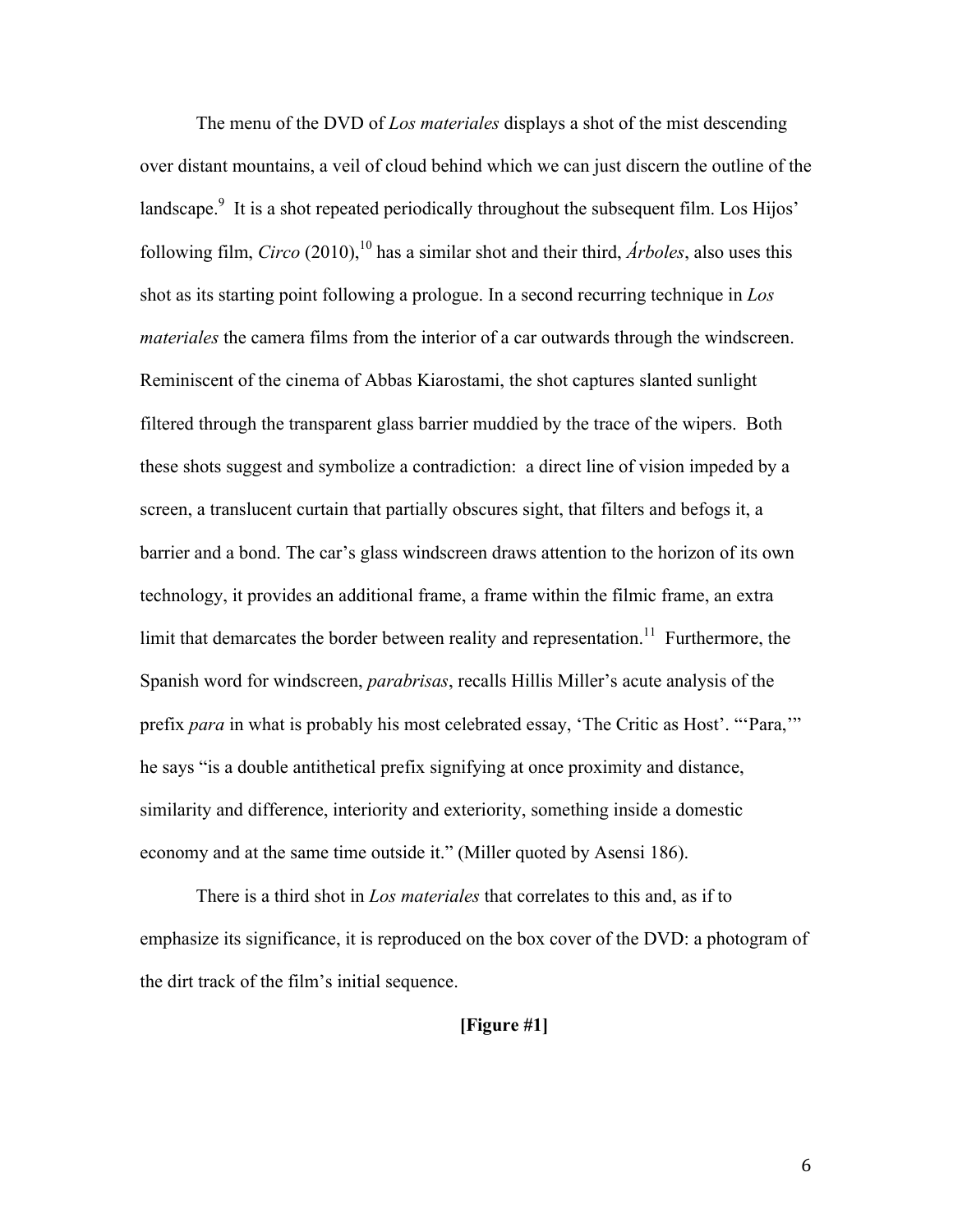The unpaved road leads to nowhere, or rather (as we see in the film proper) it comes to an abrupt stop at the edge of a reservoir. A second example of this occurs towards the end of the film when the filmmakers (who are shooting once again from the interior of the car through the windscreen, this time though on the highway and at night) are obliged to pull over and turn back owing to the wild fires that light up the skyline and illuminate and silhouette the dark mass of the surrounding hills. These are "disquieting impasse[s]" (Miller 435); they are, to recall the earlier definition, literal aporias. However, they are also examples of film technique in the combination of artisan-like (and artless) tracking shots with the very real tracks of the road itself. Tracks – like documents or documentary film – are also traces and the traces here are imprinted – man-made or scorched – on the landscape, constitutive of the filmmaking process itself.<sup>12</sup> However, such traces of human incursions and shaping of the landscape are also thematically important to *Los materiales*. In this play between lightness and darkness, it is significant that this film is shot in black and white.

Deliberately flooded in 1987 to build the reservoir that dominates the film, Riaño, in the province of León, is also the ancestral home town of one of the members of Los Hijos, Javier Fernández. The historical fact of the construction of the reservoir – and the resistence to it (at one stage the filmmakers discuss the rumour that the local residents had considered approaching the separatist organization ETA to bomb the dam) leads to an ironic and understated historicization, history as underlying suggestion, temporal parallels, and subterranean allusion, history as spectrality. In spite of the modernizing associations of such construction projects with the Francoist regime that this kind of state-funded intervention in rural life and landscape conjures up, and particularly the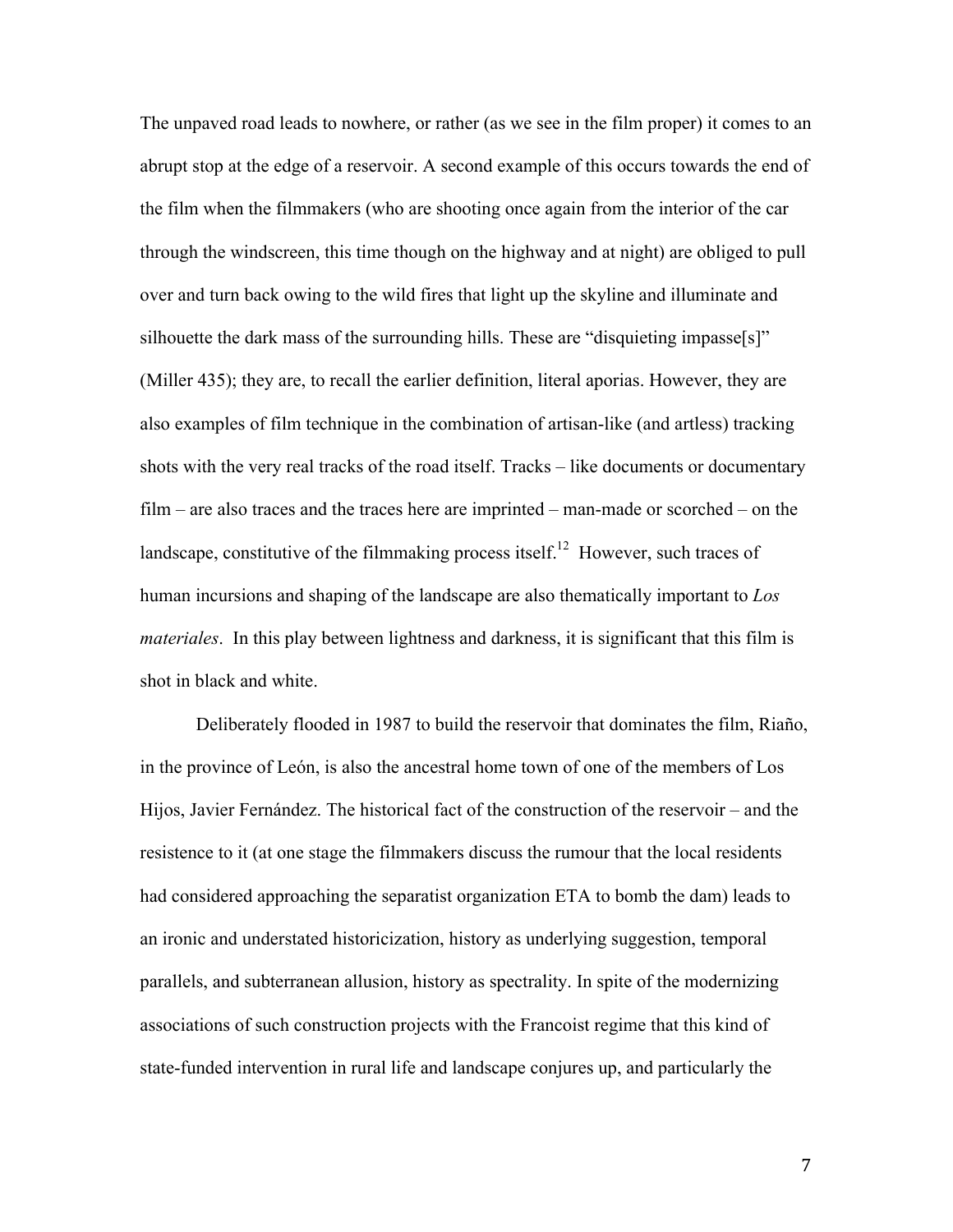dictatorship's visual telematic representation of the inauguration of reservoirs as emblematic of NO-DO broadcasts, the Riaño dam was in fact constructed in 1987 in the democratic period by a Socialist government presided over by Felipe González.<sup>13</sup> But the analogy is pertinent, the democratic period is indeed haunted by its predecessor. And Riaño is populated by ghosts. The new town ('Nuevo Riaño'), built on the banks of the artificial lake, is filmed as if stricken by urban blight, neglect, abandonment. Newness is rendered as dilapidation and decay, haunted by absences. In a couple of lengthy sequences the camera dwells on the geometry – the angled windows that parallel the frame of the screen in Mondrian-like compositions – of the seemingly uninhabited apartment buildings: the flaking paint, empty flowerpots, the crumbling brickwork and masonry. Throughout the film such sober images are accompanied by a silent written commentary comprising of subtitles whose text – independently of the visual track – functions as a spectral supplement, in counterpoint to the visual images themselves. We hear no voices, only the hollow echo of the wind richocheting, the sound of emptiness. The ghostly effect of the written text is reinforced by its disturbance of chronological temporality, the means by which it disjoins time. Two comments in the written text illustrate this. The first is the realization by the filmmakers that their presence at the site of the ancestral family home of one of their members is anomalous, the generations are reversed: "Es que nosotros somos más viejos que el pueblo" proclaims a subtitle. The second is the explicit sense of loss: "tradiciones y estas cosas quedan pocas. Se han perdido." The unattributed nature of these flecks of written conversation – we can only guess as to which of the three filmmakers's voices is contained in each fragment of text – contributes to the tenor of incompleteness, of the lingering, latent unspoken meaning, of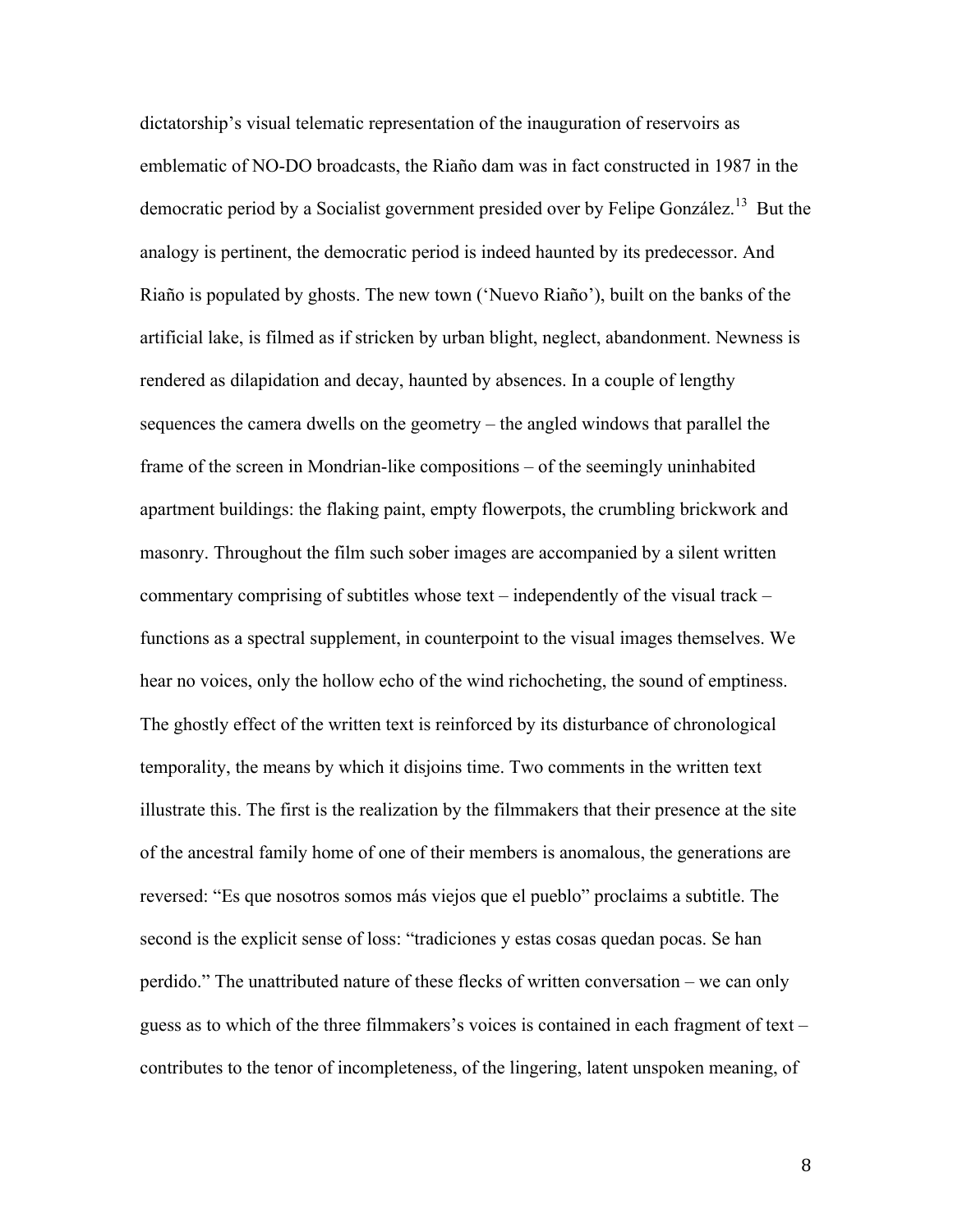unfinished business. The collective and individual parties – authorship itself is slippery – vie with each other throughout the film. The filmmaking processes – the disputes and alliances between the three – form part of the diegesis of the film. It is also a kind of *spacing*, the *différance* that holds the three filmmakers together as a unit while retaining that which separates them individually. Even the phrases most evidently and identifiably attributable to autobiography – those we assume to be Javier Fernández's, whose grandfather, we have been previously informed, had died in Riaño as did his father having opted to stay in the town after the family moved to Bilbao following the flooding ("Mi padre se quedó. Y murió aquí") – posit, by virtue of their anonymity, an element of uncertainty, of missing links in a sequence marked by loss, a ruptured chain that uncomfortably binds family to location.

This sense of unresolved trauma is returned to again and again. Its iterative quality condenses – formally, technologically and thematically – in the film's central sequences (central both in terms of their importance and because they occur midway through the film). Pedro, one of the locals, agrees to guide the filmmakers into the woods of the surrounding hills where Republican guerrilla fighters sought refuge in the aftermath of the War, he explains in one of this film's rare moments of audible diegetic speech. Off-screen Pedro promises to lead them to where the *maquis* were summarily executed by Francoist forces in the 1940s and to take them to a well where the bodies were reputedly dumped. Communication between the filmmakers themselves, meanwhile, is once again transmitted telegraphically by means of subtitling. In a strikingly lyrical sequence, while Javier Fernández and Natalia Marín accompany Pedro, López Carrasco opts to remain behind with the camera in a copse.14 The following footage has all the feel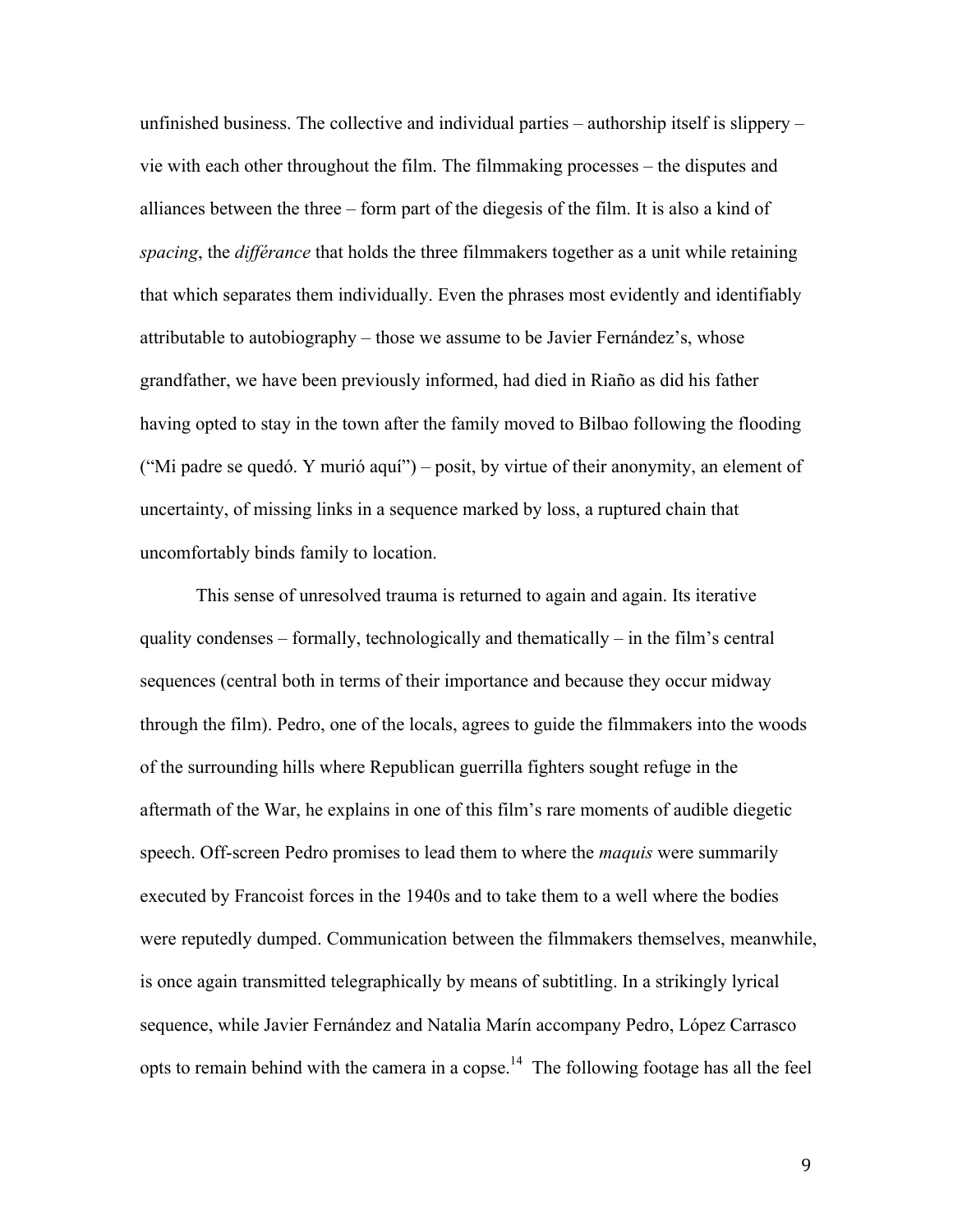of an experiment, shot and preserved as if unedited, constitutive of the raw materials of the film's title. The sequence begins in silence. Pedro's outstretched arm emerges from the right-hand side of the frame. He walks across the screen. The light catches the lower left-hand corner of the frame, revealing its translucent but also its artificial condition (like the reflected beam of the sun filtered through the car windscreen earlier). Then we hear a sudden eruption of sound: the whir of the camera, the wind, the rustle of leaves. The camera focuses on the branches, the shimmering light filtered through the cover of leaves, – the mottled, porous light tellingly reminiscent of the ripples of the man-made lake beneath which the historical Riaño lies – before a violent pan leftwards captures Marín and Fernández, laden with recording equipment disappearing beyond the trees. The lyrical naturalism of the leafy bower, filmed by the unmoving camera, is rudely punctuated by zooms, by the sudden jerk of the same static camera, the consequent loss of focus, the clanking noise of the equipment, and mis-matched illumination. What seemed unedited material is, it transpires, highly edited or at least the artifice and the apparatus chime violently with what purports to be the placid depiction of nature. López Carrasco changes lenses to produce not only a distancing effect but also in the light hole with its black surround, a visually telescopic effect, or that of a microscope. Although, we are in fact watching the same leaves as before we seem simultaneously to be a witnesses to a cosmological, galaxial effect – as if viewing through a telescope – and that of the microcosm, the detail. In the circle of light at the heart of the black screen distance and proximity conflate. Such a technique is both contradictory and foreshadows the black dot that breaches the celluloid of López Carrasco's own film *El futuro* discussed below.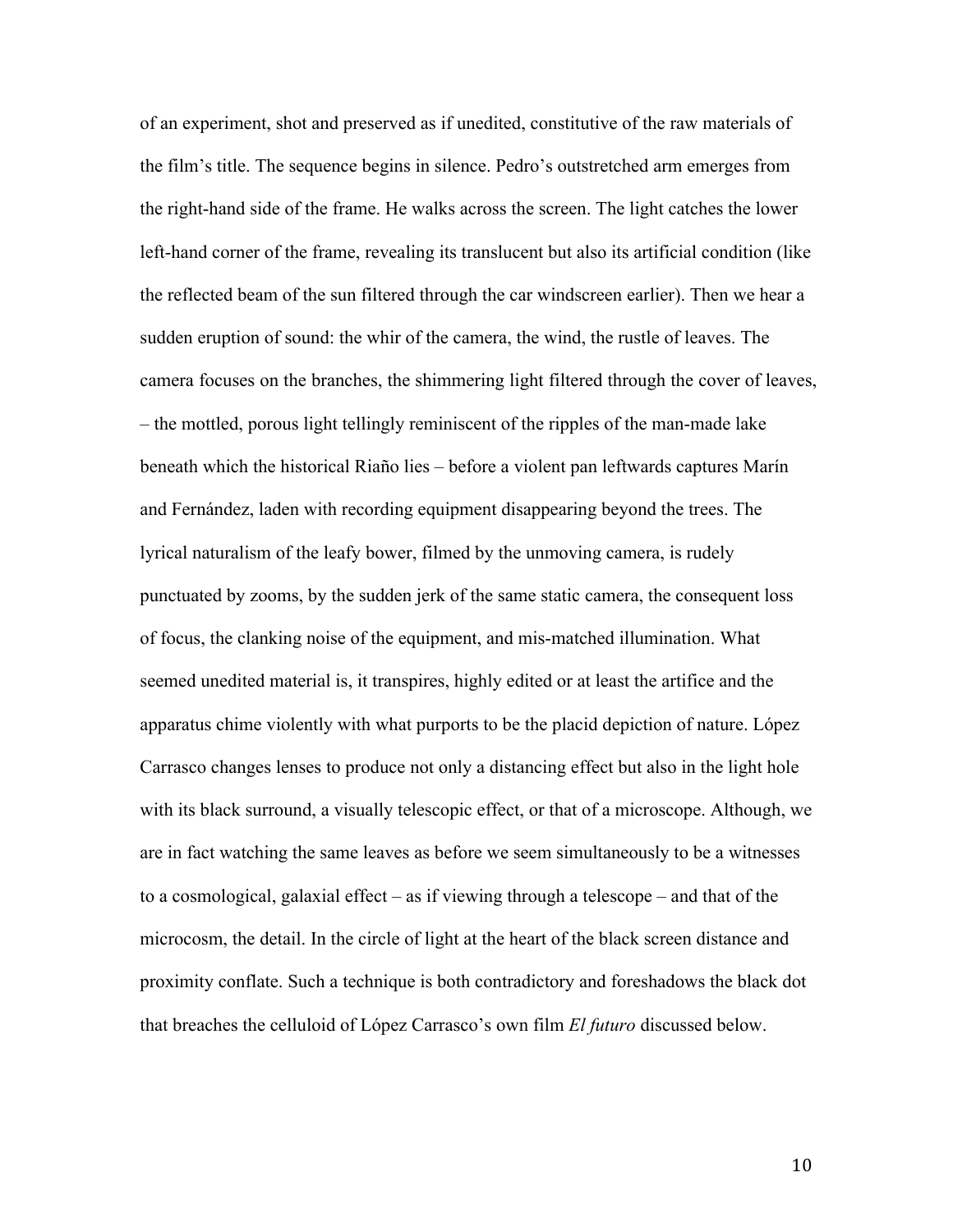## [**Figure #2**]

This prolonged sequence serves as a kind of interlude in a film whose rhythm is marked by lulls and tensions. The tensions that arise are frequently between the three filmmakers themselves. Significantly, this particular meditation – López Carrasco's work alone – suggests an individual crease in the fabric of authorial collectivity, personal style that contrasts with yet complements Fernández's autobiographical influence on the film. These formal features, moreover, that give the film its very particular tempo – this sequence functions like an adagio – have a curious thematic correspondence. Just as the naturalism of the initial shots is disturbed by the jarring deployment of technology (camera movement, sound of the motor, loss of focus, etc.), so too the subject matter of the set of sequences that constitute this central passage of the film deals with the disturbance of nature.

The untimely deaths of the Civil War and post-war periods that lurk undiscovered under the ground and the traumatic legacy of the old town beneath the surface of the reservoir, point to a disturbance of nature by technological intervention, the *physis-technē* dichotomy. These unnatural deaths line the substrate of the landscape and of the film. It is significant that in a film about frustrated pathways, Hillis Miller's "blind alleys" and "impasses" that Pedro fails in his endeavors to find the well where the *maquis* corpses were concealed and that the filmmakers experience technical difficulties while filming him.

Very early on in *Archive Fever* Derrida links documents (and *Los materiales* is a "documentary") and topology to the notion of the archive; the archive, that is, subject to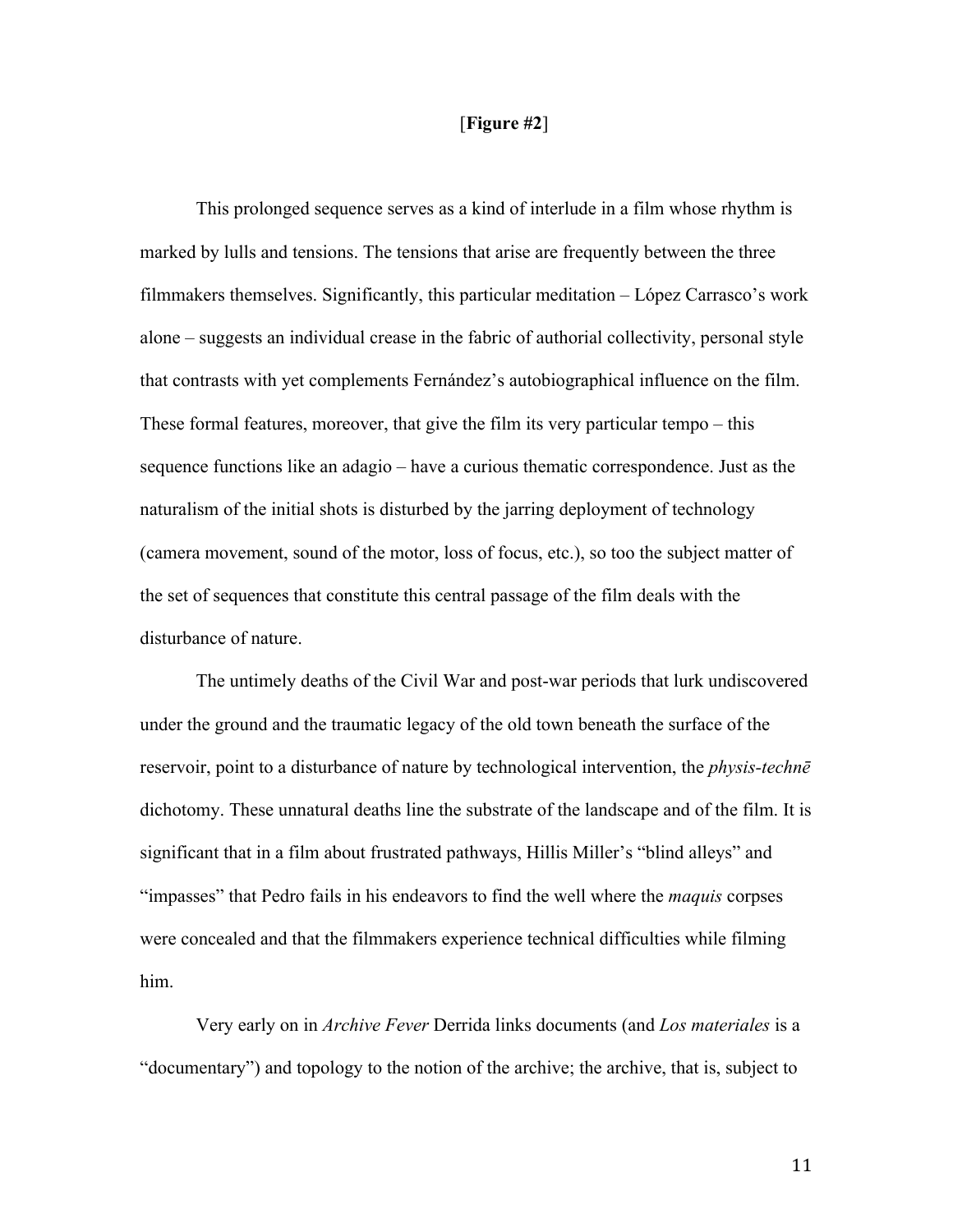dispute, necessarily guarded by an authority, the archons: "The archons," he writes "are first of all the documents' guardians. They do not only ensure the physical security of what is deposited and of the substrate. They are also accorded the hermeneutic right and competence" (2). A significant element of Los Hijos project in this and other films is to dispute that "hermeneutic right." Here the substrate – topological and cultural, *physis* and *technē* – is open to multiple interpretations. It is palimpsestic, the unburied corpses, the elusive signs of the unresolved national trauma that lie beneath the surface making its absent presence. It is also the altered landscape, the human/technological assault on and shaping of nature and natural form. And, finally, for Los Hijos it is the filmic legacy that, in turn, connects the impossible aporia of the *physis-technē* binary. In the film's introductory sequence, shot with an unmoving camera, we see the shadowy figure of a woman (Natalia Marín) set against the bleak image of an imposing snow-flecked mountain landscape; we hear the sound of the zip of an equipment case and see a dirt road leading towards the mass of water. Marín ambles to the water's edge at the end of the road and pauses before finally turning back and walking towards the camera. The first words expressed on-screen, once more in the form of unattributed subtitles, are: "Esto es el plano más Angelopoulos que he hecho en mi vida –Sí, ¿no?" Immediately following this the screen fades to black to reveal the title of the film. The rhetorical question posed seems, like an echo, to demand a response. The prefix *eco* derives from the Latin *oeko* and, in turn, from the Greek *oikos,* importantly the institution that houses the archive. *Eco*, though, is most commonly associated with the environment, the natural environment, as in ecology. Its homonym *echo*, meanwhile (again, to recall the archive) conjures up notions of resonance, repetition and citation (Angelopoulos in this case, followed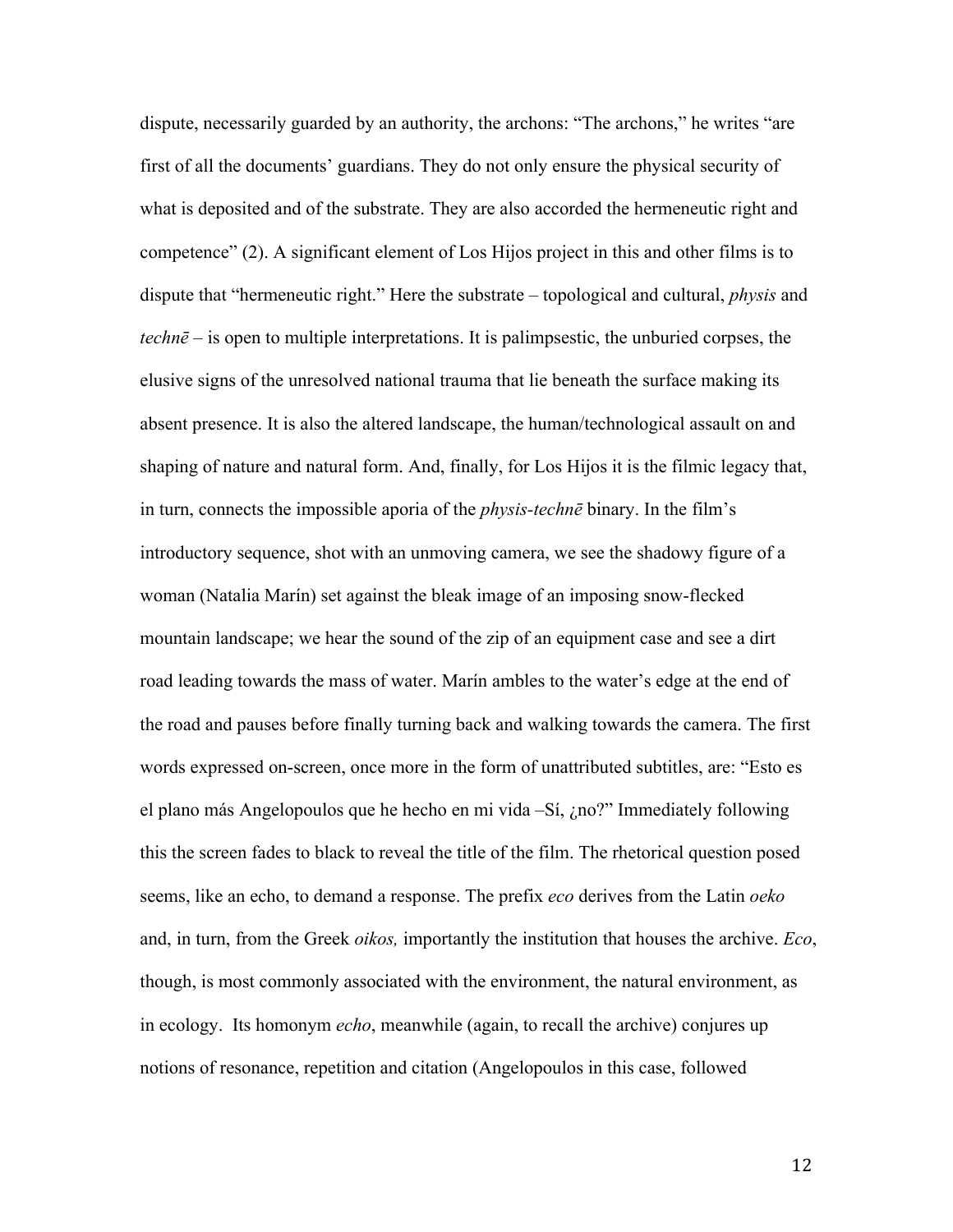moments later by references to Hitchcock and Antonioni), of reverberation, reflecting waves, of outwardly spreading ripples, like those of the reservoir, or the wild fires in the hills around Riaño that spread like viruses (and that light up in the darkness – in *contrejour* – and impede forward movement), of echographies and hyperlinks, of black holes. Eco and echo suggest an impossible and intangible aporetic connectivity and coexistence between nature and the archive of filmic citations. I will return to the notion of *eco* in the discussion of *Árboles* but for now it is notable that both *Los materiales* and *Árboles* are structured, divided and linked, chapter-like, by black screens.

# *Árboles* (2013)

*Árboles* (2013), begins with a black screen that opens up to reveal not an image of a tree but a human portrait: a black and white silent medium shot of a young woman (Diana Tijerín). Eduardo Cadava, writing about photography, has detailed the correlation between trees and human faces, the marks of the passage of time inscribed on their respective surfaces. Faces, like trees, contain the imprint of their past in the present, their distinctive signature. This suggestive parallel is extended in Los Hijos most recent fulllength feature from the trees of its title and the portrait of its prologue, to Spain's colonial past in West Africa and the effects of the contemporary crisis on the residents of the outskirts of Madrid. Both faces and trees – impossible correlates – are, like archives, depositories of the past. The paradox is, as Cadava has pointed out, that they "are both singular and never simply themselves"  $(12)$ <sup>15</sup>. The portrait, the face, is singular-plural, whose paradoxical surface-substrate is charged with archival force, like the individual trees in the forest. The young woman of this first sequence is, moreover, clearly engaging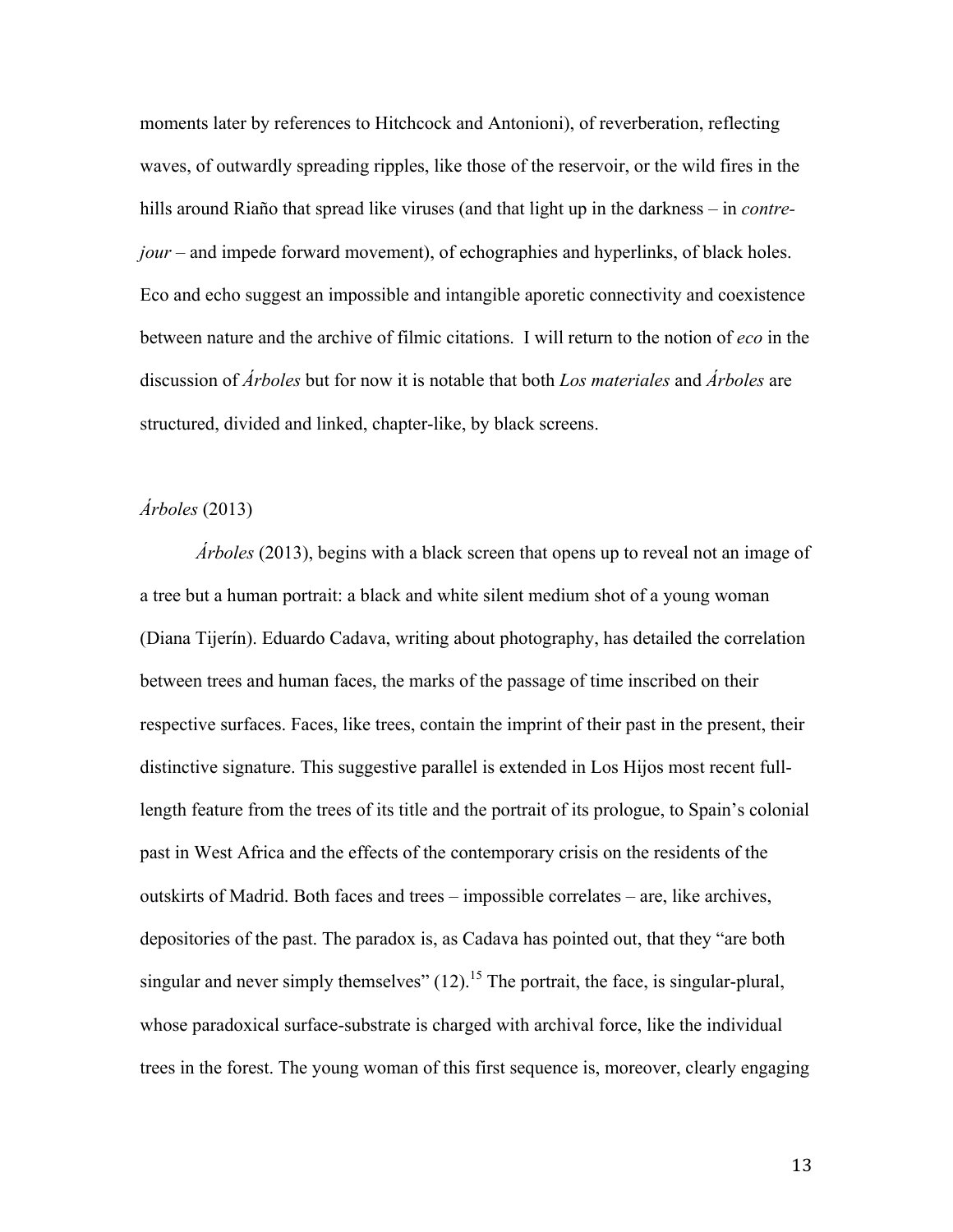with someone else. At this stage we do not know with whom but the encounter could be with the off-screen filmmaker(s) or the camera itself. The self-consciousness of the woman's demeanor, the nervous, embarrassed smile, the pensiveness, draws out this sense of the presence of an Other, reminiscent of Derrida's description in *Echographies*, cited earlier, of the dissymetrical experience of being watched. Even the glint of the light on the glass of her spectacles (like the interior car shots from behind the windscreen of *Los materiales*) indexes another elusive translucent presence. Again, like the muted subtitling of *Los materiales*, the invisible, inaudible presence of otherness, (off-screen, elsewhere) is emphasized through formal composition and points to what is absent, of what lies beyond the frame, the discomfort of meeting the gaze of someone off-screen watching unseen. After nearly two minutes the shot shifts to another portrait: a man's bald head bowed denying us an immediate view of his face, the flicker of the woman's hand on the far left side of the frame reminds us too of her partial presence. He (José Alberto Vallés) lifts his head for the portrait shot; his eyes stray away from the camera into mid-air, displaying a similar awkwardness before the camera to that of the woman moments before him, the same avoidance of eye contact. The screen dissolves to white and the word *Árboles* in stark black font appears. The film proper commences thenceforth in color.

The porous nature of the word portrait in relation to temporality illustrates its internal aporia. Its *por* looks forward to a future that is yet to arrive (a *porvenir*) while the *trait* harks back to a past, a residue, a trace. Behind these portraits – the back*ground* – that book end *Árboles* (the silent images of this prologue set the stage for the final images accompanied by sound, by audible explanatory dialogue), exists a domestic homescape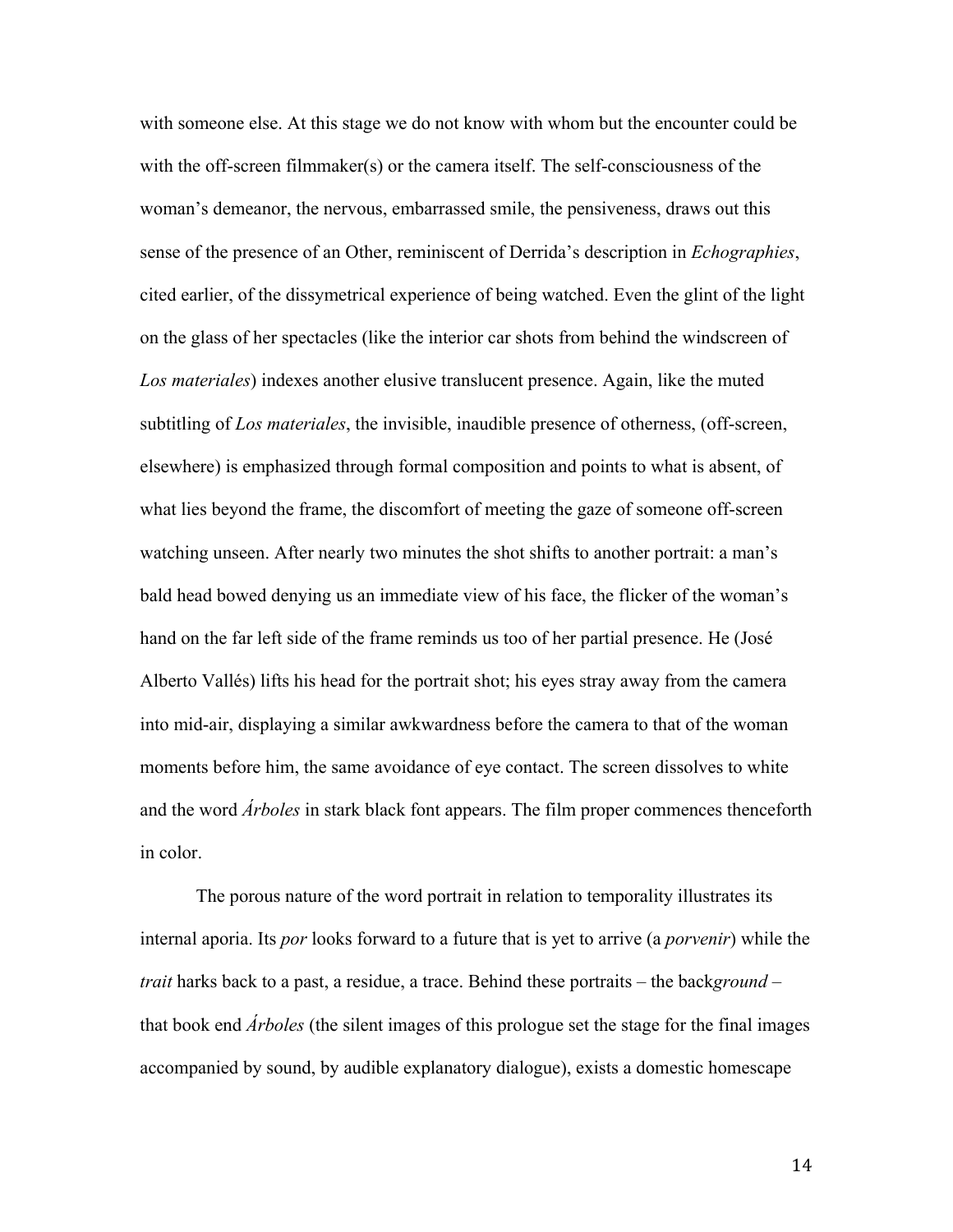and a family lineage (the talk of a small child and of grandparents) and with it the metonymic political trait of the portrait – like the expanding ripples of the Riaño lake – reverberating beyond it. The surface – *sur-face*, a supplement to and of the face – that comprises the portrait points to a paradox, to an underlying depth; which emerges, as if from the mist, to mark the bare outlines of Spain's current economic catastrophe, record unemployment and, most notably, the country's housing crisis. The surface-depth parallel of the portrait that opens and closes this film acts as a cypher for the ghostly contemporaneity of national history particularly that concerned with contemporary urban space, the *superficie* of new construction projects, the surface of the city, and the gruesome colonial past that haunts it. Furthermore, the fade to white gives way to the signature sequence previously alluded to of the descending cloud veiling the landscape. On this occasion, the landscape is not the bleak mountainous terrain of León shot in black and white that dominates *Los materiales* but lush greenery, the vegetation of the dense Equatorial Guinean forest.

In another archival substrate related to this, the aporetic images of *Árboles*' visual surface are supplemented by the deployment of a number of discursive registers in written and oral form: storytelling, legal documents, historical testimony; texts that emerge from the darkness of the screen, from behind the steamy mist draping the miseen-scène.

 In the central block of *Árboles*, shot in Equatorial Guinea, two young women (Antonia Silebo and Pilar Loheto) travel around the country before arriving in the capital, Malabo. These shots of everyday life have all the characteristics of ethnographic film. A static observational camera films children playing, the rain-drenched streets, a market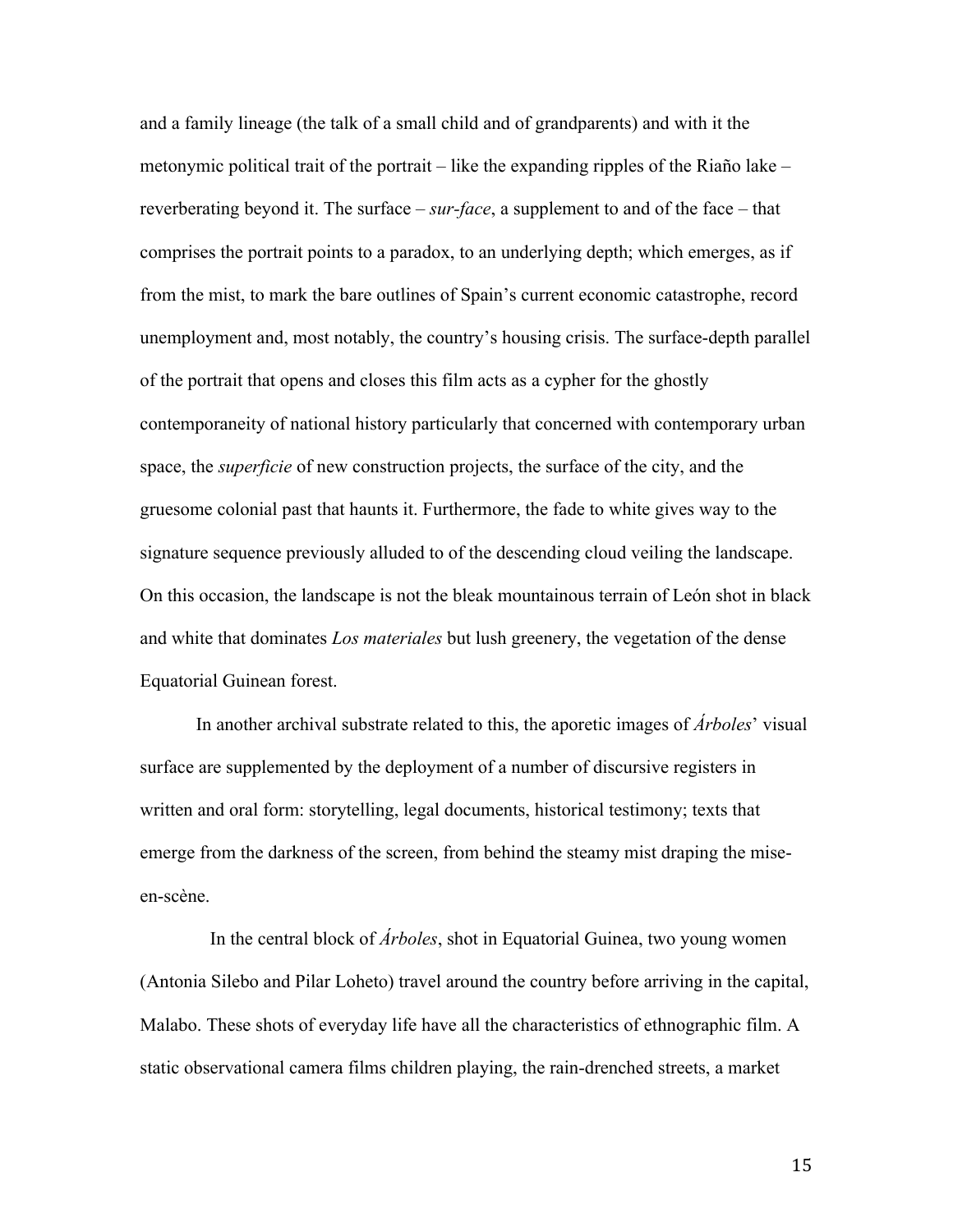place, a religious procession, the vibrant colors of the clothing, in combination with shots of the thick forest. Meanwhile the two women tell stories to each other. These stories – recounted in a mixture of Spanish and an indigenous language **–** relate anecdotes regarding the history of Spanish colonial domination of Equatorial Guinea and the intimacy that the indigenous people have had with the forest. One story, told by Pilar in the doorway of an abandoned prison building, tells of how people lured to the city as it was being constructed – "La Ciudad Nueva" – would simply slip away into the trees at night and disappear. The attempted urban conquest of the forest was undone, the constructions capitulated in the face of encroaching vegetation, the new city became a ghost town. As in *Los materiales*, nature and urban development – *physis* and *technē* – combine spectrally, in the oral narratives. In startling juxtaposition to the spoken word narratives and in ways that return us, once again, to questions of film technique, technology and to the archive, to the texts that appear reproduced variously in black letters against a white background or white letters on black screens. The whiteness of this montage – whose texts derive from archival documents, logbooks and legal treatises dating from 1778 and 1953 and which refer explicitly to the original condition of Equatorial Guinea as penal colony suggest a ghostliness – a sinister bond between temporalities (18<sup>th</sup> and 20<sup>th</sup> centuries) held together by the discourses of legality, corrective punishment, racism and urban development.

"La ciudad nueva" – as in the doomed, corrupt urbanism of colonial Guinea – returns in the final third of *Árboles*. Switching back to black and white of the film's commencement, these sequences are shot in the 'Ensanche de Vallecas,' the utopian urban extension – another spectral supplement – of Madrid, constructed in the early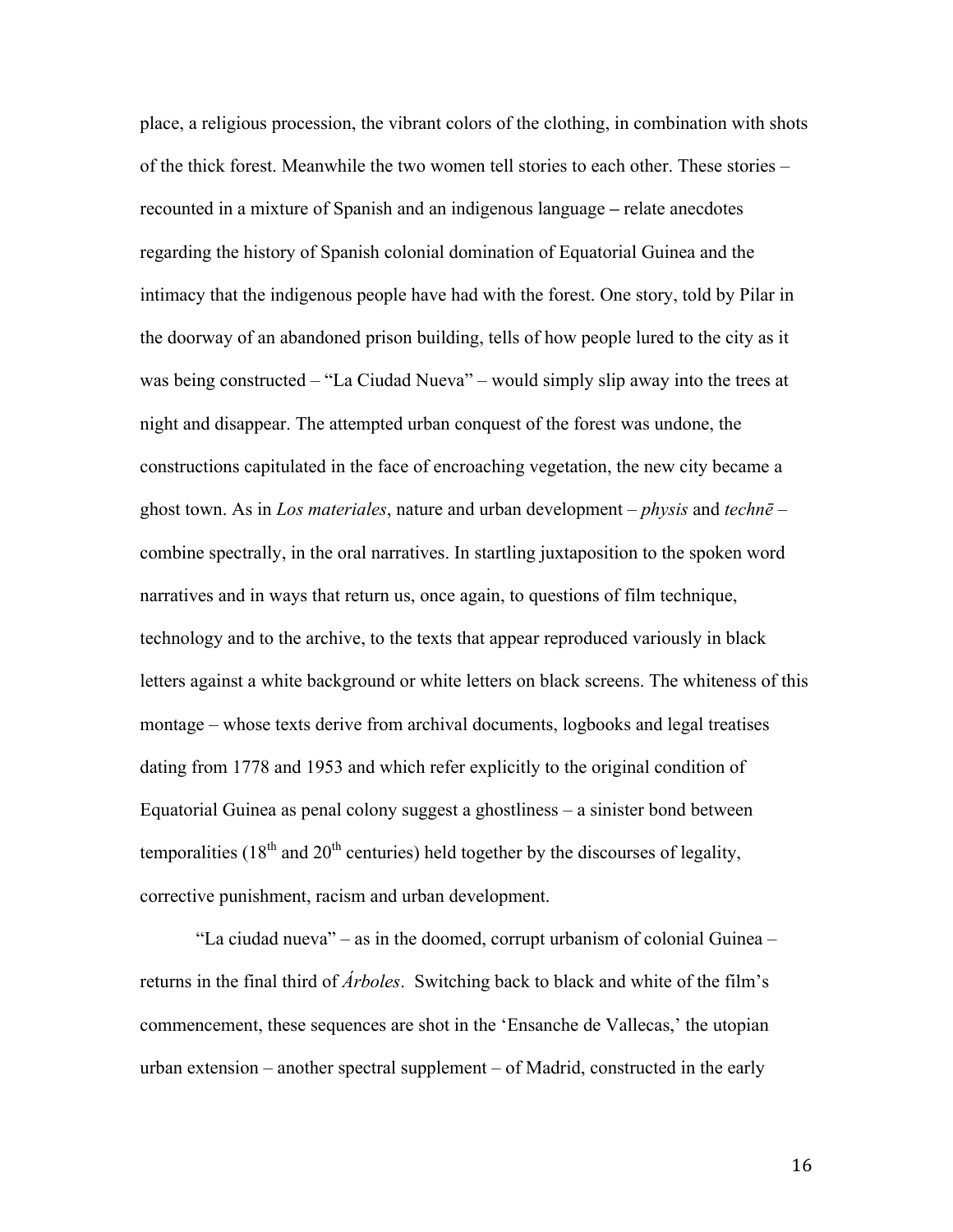2000s, that extends the traditional working class district of Vallecas towards the east of the city.16 The portrait shots of *Árboles'* first and final sequences are integrated within an urban landscape (we assume that this is where the couple live). If though Equatorial Guinea was a penal colony hacked out from the forest, the trees in the Ensanche de Vallecas – the bare metallic lines of electricity pylons, street lights, stairwells, networks of grates, wires, frames, and steel bars – also possess all the characteristics of incarceration.

# **[Figure #3]**

Further, while the buildings of the new colonial city (and the prison) in Guinea, were abandoned by the local workforce – shipped in, press-ganged, conditioned to European temporality – for construction purposes, this new appendage to the metropolis – its extension into what was until recently farmland – is also (like Nueva Riaño) under populated. Here though, it has been reduced to a ghostly imitation of its original conception as a direct consequence of the collapse of the Spanish housing market in 2008.<sup>17</sup>

The utopianism of the Ensanche de Vallecas is signalled by an architectural experimentalism concerned (in an echo of the earlier discussion of *Los materiales*) with ecology. The encroachment of the city into nature is the focus of the first shots of *Árboles'* final section. The cage-like structures captured in these black and white shots are, in fact, attempts to create giant patches of greenery amid the sparse and spartan desolation of the *meseta* landscape.

**[Figure #4].**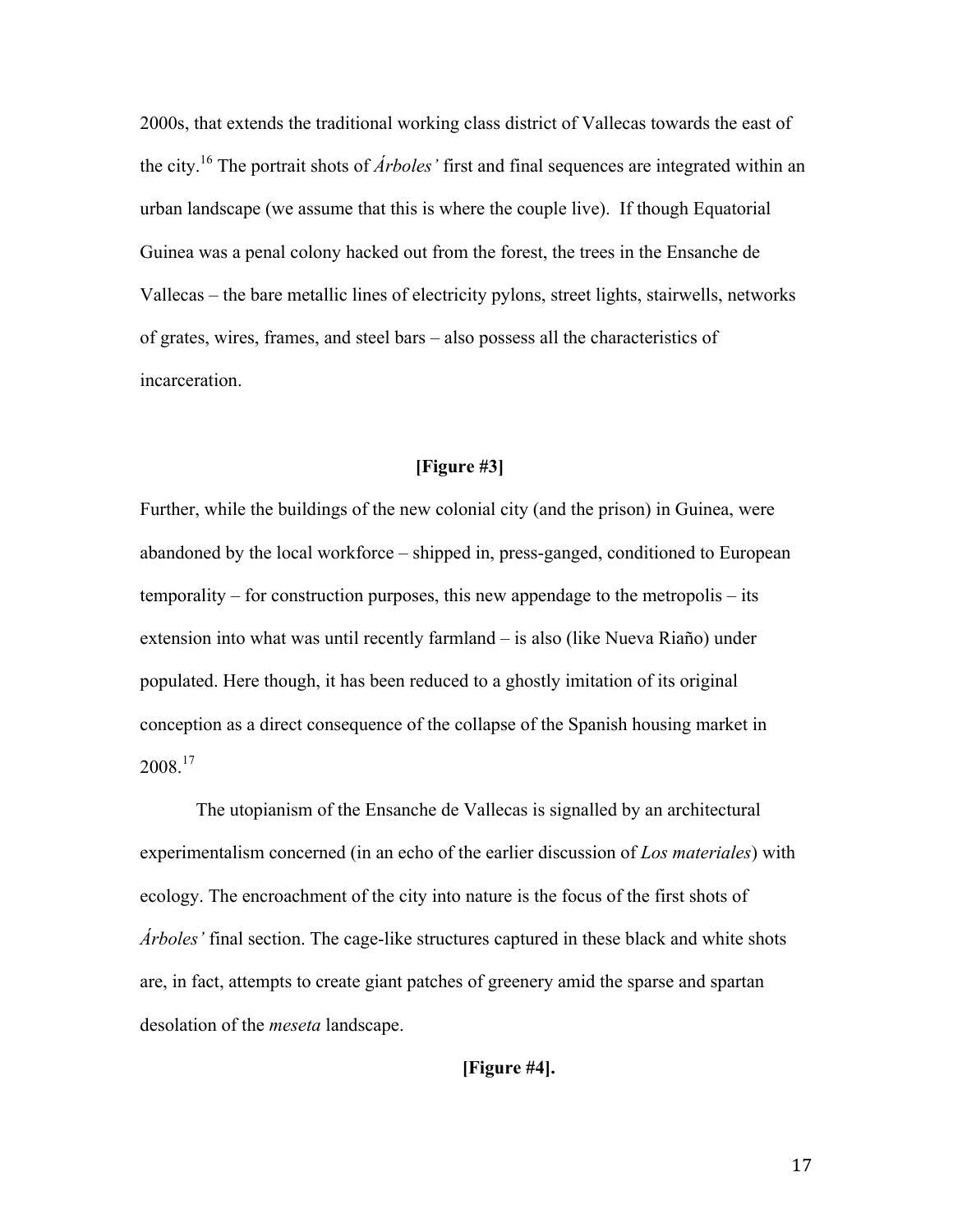Variously called "Eco-bulevar" or "Bulevar bioclimático," – as works in progress – these artificial '"trees" line the officially named street, the "Bulevar de la Naturaleza." The use of human technology to conquer nature is charged with irony as the metallic images demonstrate the manifest absence of human beings: the catastrophrophic results of Spain's "burburja inmobiliaria."

Between these two ghostly locations, the tropical African rain forest and the artifice of a Madridian arboretum, a third geographical locality is inserted within the diegesis of *Árboles* as a bond, a hingejoint in the body of the film, exemplary of the *spacing*, the chiasmus, to which I earlier referred. Titled "La Casa de la abuela" and shot in Águilas, Murcia, this intermediary section is distinguished – between the steamdrenched oppressiveness of Equatorial Guinea and the monochrome of Vallecas – by luminosity, by the sunlight of the Mediterranean coast. It also contains in condensed form all the elements of the film in its entirety, albeit elliptically. This section begins in bright color with a close up of leaves imprinted on the sleeve of an elderly woman's housecoat. While the camera of the other two lengthier parts of the film barely moves, objective in its register of what occurs before its lens, the first minutes of this fragment are marked by a staccato subjectivity. Moving in and out of focus, it lingers on various members of López Carrasco's family, among them the eponymous grandmother of this section's title. The camera hones in on mottled skin, feet, a profile, a mane of hair, the dappled light cast by the shade of the slatted blinds. In its claustrophobic interiority, in the non-verbal sonic effects of the disjunctive acoustics (while human conversation is elided, we hear the sounds of the street, the chirp of birdsong), and we catch a glimpse of López Carrasco's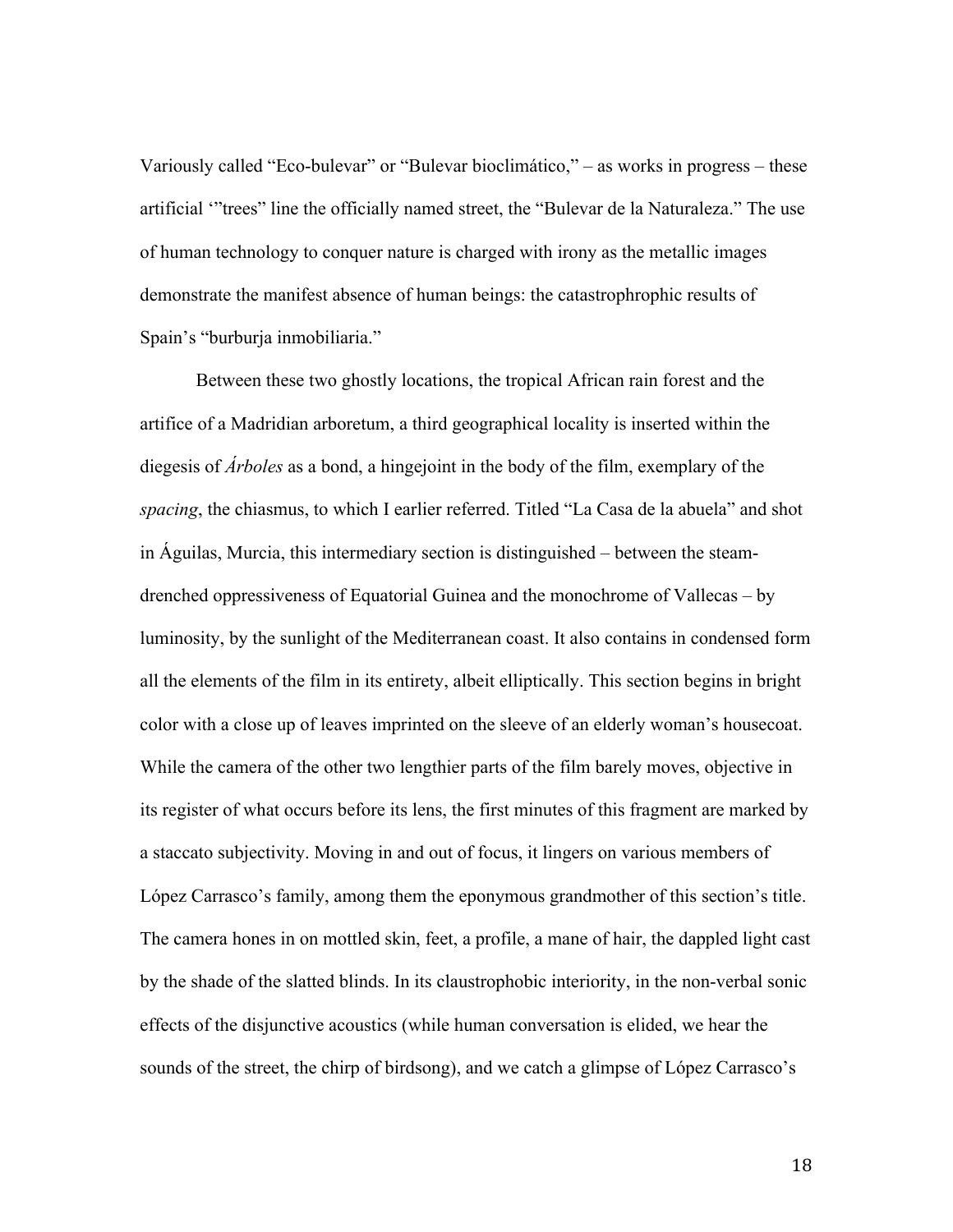brother (close in age and appearance to Luis) mouthing inaudibly, a skewed self-portrait emerges, marked by difference and deferral, one that again complicates and diffuses the autobiographical while retaining the signature as autography. Here the off-screen other is the filmmaker himself, invisible on-screen but technologically intrusive with his probing camera as in the sequence of *Los materiales* when he is left alone in the forest to experiment.<sup>18</sup> More significantly, the presence of the filmmaker's close relatives reminds us not only of the natural but also the genealogical associations of trees: family trees.<sup>19</sup> Slowly and intermittently the camera switches to an exterior, to a woman (López Carrasco's mother) sitting on the apartment terrace framed by fertile green leaves, a canvas awning speckled with petals that have dried in the sun. A low-angled shot reveals the apartment block and a palm tree in the foreground. The section ends with a return to the objective camera, shots of housing blocks open up onto the cityscape of Águilas at dusk. The sequences of López Carrasco's family foreshadow the final passage of *Árboles*  in Madrid*.* Here we return to Diana and José Alberto, now shot in dialogue, a discussion represented – like the forking limbs of a tree – as a double portrait. The couple talk about the future, that of their unseen absent daughter. In a double iteration (an echo of the stories told in Equatorial Guinea and a future hereditary repetition), Diana recalls a book of tales she had read as a child at her own grandmother's house (a recursive story that unravels in its own telling, whose plot is to be found – performatively – in the very act of its recounting) that she, in turn, wants her daughter to read. If the silent images of the film's opening pointed to an off-screen other beyond the frame, its audibility upon closure – its references to the future to come and the return of the past – discloses the other as now. Like the aporetic "blind alley," from out of the film's disjoining technology and the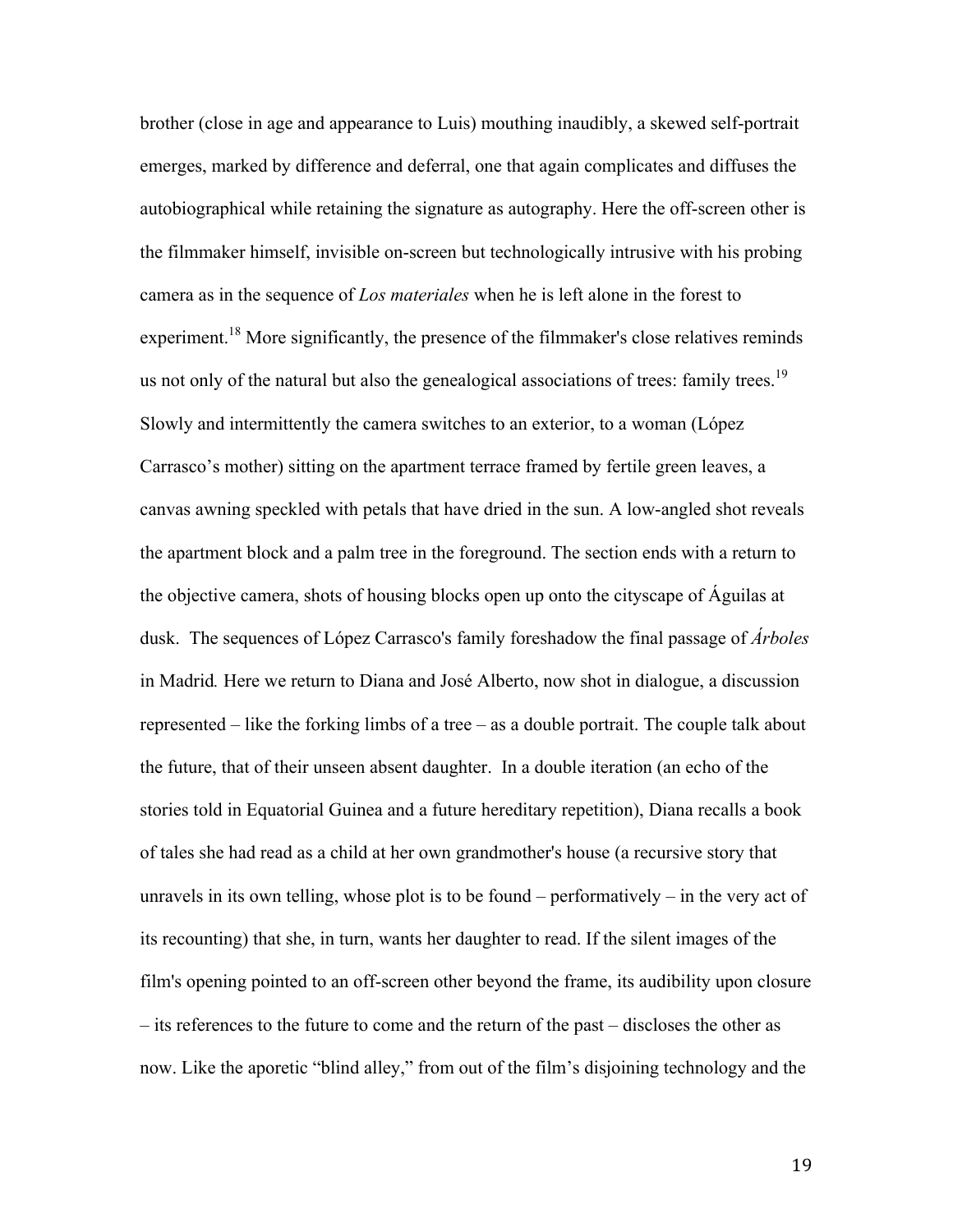sense of social-economic crisis the uncertain promise that emerges from the portrait's background gestures towards a *porvenir*.

#### *El futuro* (2013)

As a coda and a conclusion to this essay I would now like to read *El futuro*, the first feature that Luis López Carrasco has directed alone. Derrida, in *Archive Fever*, glosses Freud's archivistic method as "retrospective future perfect." The phrase resonates well with *El futuro*, a film that engages directly and critically with the archive. Made in 2013 *El futuro* is explicitly located in historical discourse. And, in juxtaposition with its title, it is clearly and unmistakably – and unnervingly – located in the past. The film is set in 1982. We know this for a number of reasons but first and foremost because of how it begins. The film commences – in prologue – with future Prime Minister Felipe González's victory speech resonating out of a black screen, in confirmation of the Socialist Party's success in the 1982 general elections. The words of the speech are significant, haunting, not only the film itself but also present day Spain: "Ningún ciudadano debe sentirse ajeno a la hermosa labor de modernización, de progreso y de solidaridad que hemos de realizar entre todos" says González, in one of the rare sequences of the film in which the dialogue is audible. We might recall at this point that the three members of Los Hijos were all born between 1981 and 1982 and López Carrasco himself was less than a year old when González made his victory speech.

It is in this context, as much as that of the 1982 Socialist electoral success, that *El futuro* was made and might be read. In many ways the film's critique of representation lies in its performativity, in that it conforms to Hillis Miller's succinct definition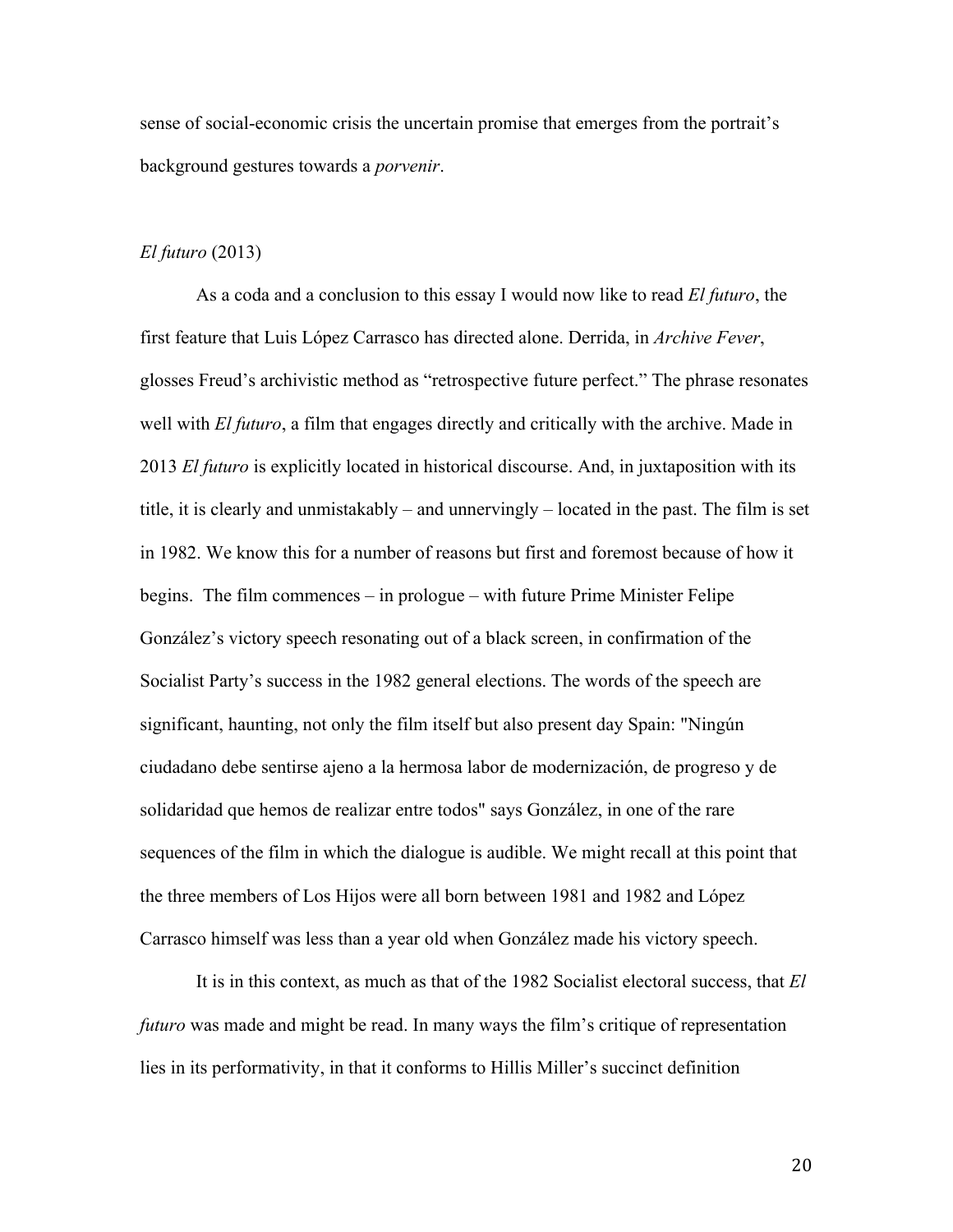expressed as a "performative statement brings into existence the condition it names" (305). What lies at the heart then of *El futuro* – and what it addresses both directly and allusively – is once more a generational legacy (as we have already observed, Los Hijos do not call themselves Los Hijos for nothing), drawn from an archive (radiophonic and filmic) whose inheritance, rather than posterity, lingers on as a sense of afterness – or belatedness – accompanying the successes and the failings that one generation has passed on to another – not so much into the present, as constitutive of that bifurcating element of otherness that, as we have already seen in the earlier discussions, disjoins the present from the contemporary and facilitates political critique; the other, that is once again, of now. It is no coincidence that the film proper, following the recording of González's speech, should commence with what seems to be the hangover of the host of the party, a dulled and disagreeable aftermath. The party itself comprises almost the entire film. Equally well it is significant that the end of the film should see the camera move outside (for the only time in the 68 minutes of its duration) to an urban exterior, to focus on the streets and buildings of a Madrid neighborhood clearly set in the present (as signaled by the presence not only of air-conditioning units not available in 1982 but also of apartment blocks constructed in the late 1980s and early 1990s).<sup>20</sup>

*El futuro* is a film that is neither historical document nor, apparently, a fiction film. Like the other films made by Los Hijos, it disavows such classification. In many ways, it takes on the appearance of an amateur production, an artisanal home movie. Shot over a weekend using (unusually) a 16-millimetre camera employed to provide an anachronistic, material "authenticity," *El futuro* films, either in a neutral fly-on-the-wall style, or intrusively close to the participants, the course of a party set – we assume – in 1982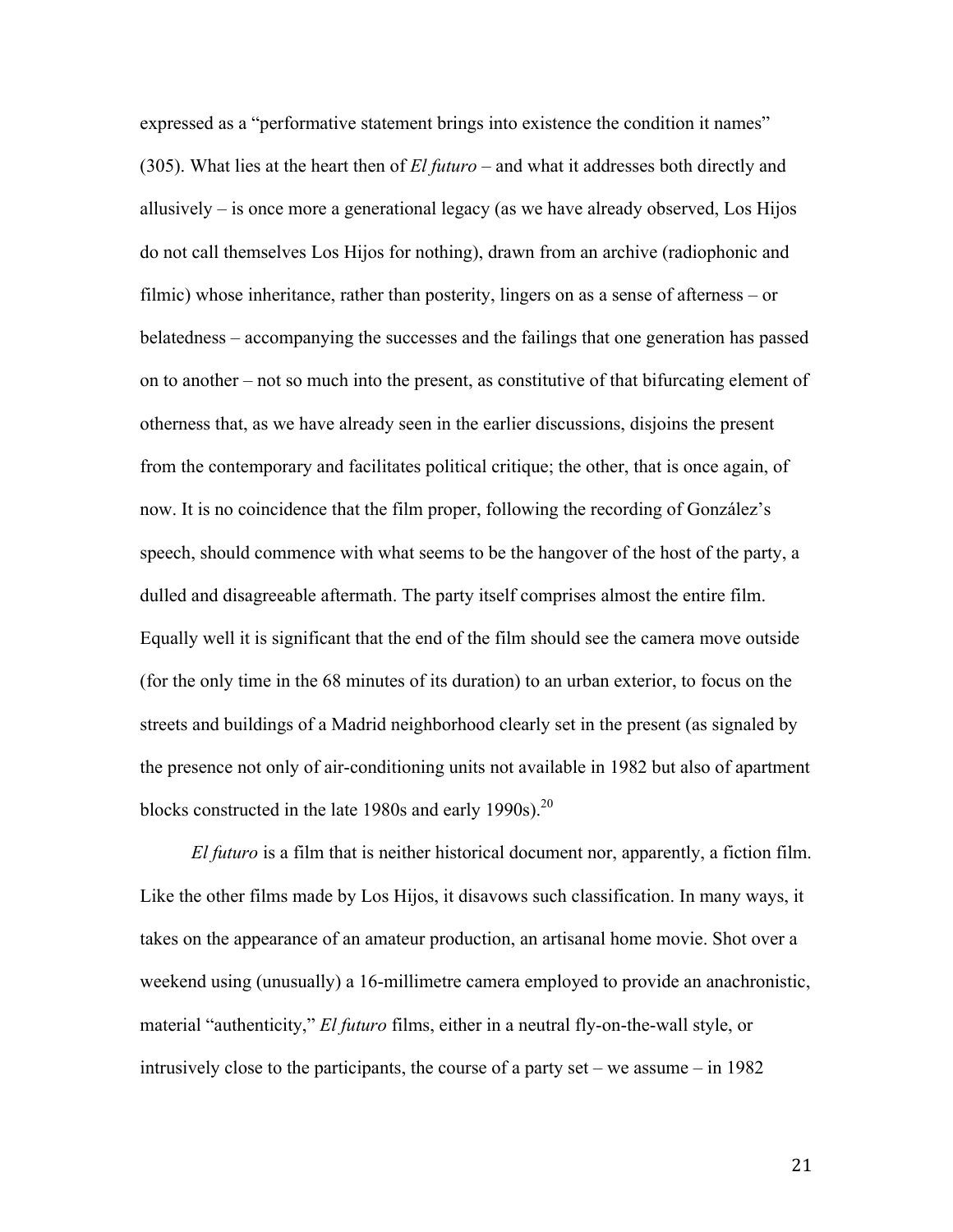(coinciding with the Socialist election victory, and perhaps celebrating it). We are privy to a group of young members of the Madrid bourgeoisie who have descended on an apartment to drink, dance, flirt, take drugs and exchange inane and inconsequential conversation. The decor of the apartment, the fashion of the clothes, the makeup worn, but, above all, the musical soundtrack, recreate the atmosphere of the period of the *Movida madrileña*. But it is not a costume drama. There is no plot, no narrative beyond the improvised onscreen action. And though it could be confused with the period piece genre, it shares none of the commodification of pastness that Mark Fisher in his critique of contemporary pastiche has dubbed (following Simon Reynolds) "retromania," none of the nostalgia that inundated Spanish screens and particularly the country's television screens throughout the 1990s and 2000s, in which recreation of the past was reduced to temporal disjuncture deprived of its uncanniness, or "taken for granted," heralding, to cite Fisher once more (this time quoting Franco 'Bifo' Berardi), "the slow cancellation of the future"  $(9)$ .

The experiment and, in large part the interest of López Carrasco's film, lies in its concern with filmic materiality and in its preoccupation with time, not only in its recreation of the historical period but also in its administration of filmic time and chronological time. If *Los materiales* plays on space delimited by frames, this film tests the limits of time and operates at its liminal edges, squeezing, concerteening and syncopating temporality. Apart from the use of celluloid, as opposed to the habitual and much cheaper digital video that López Carrasco and the other members of Los Hijos have previously worked with, the director and his technical crew also deployed lighting and sound equipment of the period. The roughness of the editing, the abrupt cuts and the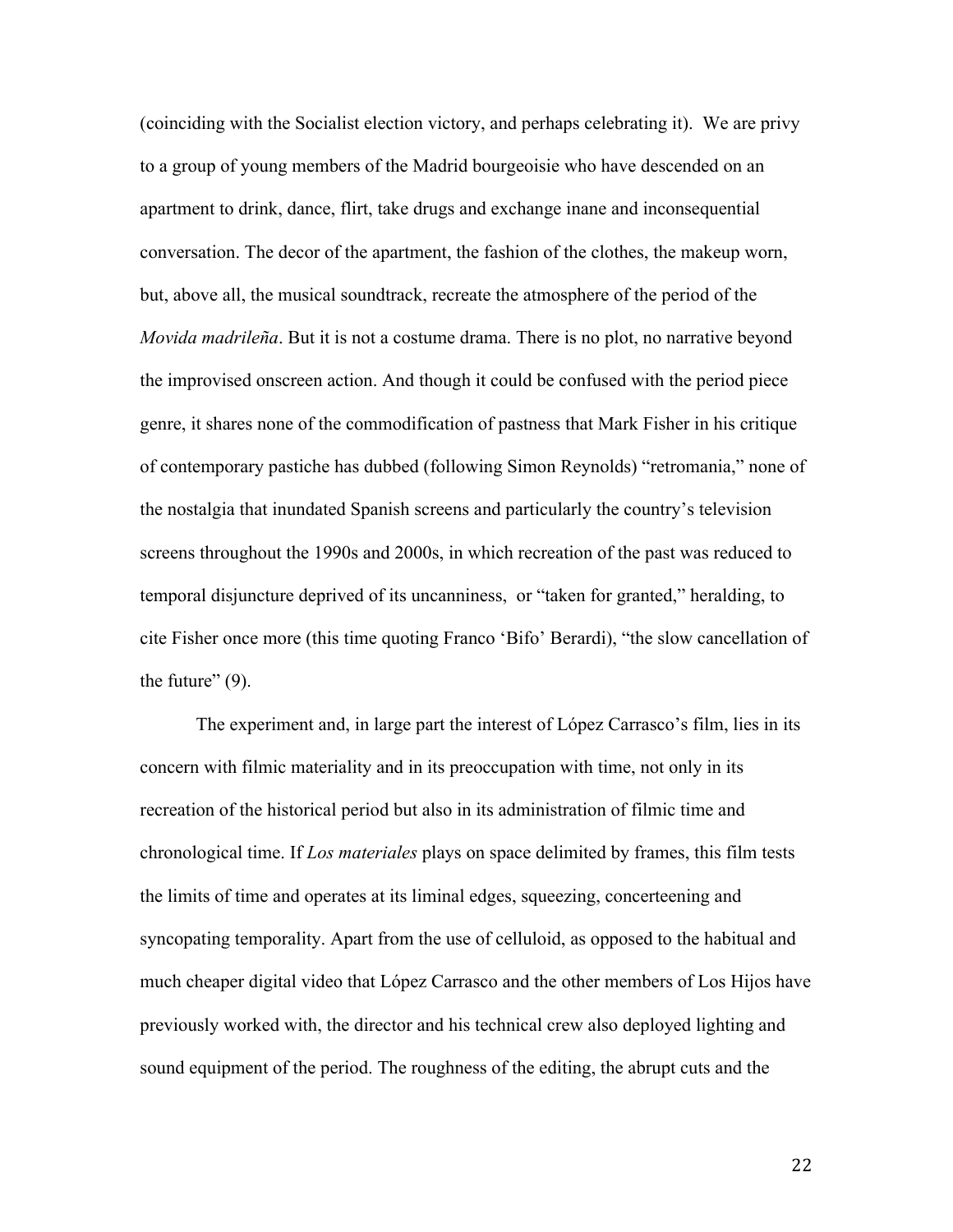blemishes of the film itself, add to the impression created of a film made in 1982 (except we know it was not). López Carrasco mixed professional and non-professional actors (many of whom were simply friends of the director and did not know one another prior to the shoot) and asked them to behave as if they were at a real party. Though there was an original script at the start of shooting, it was abandoned almost in its entirety as the party progressed (though, as we will see, there is one exception to this). It was filmed over two days. As an experiment, *El futuro* is clearly influenced by the work of John Cassavetes, in the clustered, seemingly improvised action, and the probing intensity of the camerawork, its dense and urgent quality, its prying and eavesdropping proximity. Likewise, there are overtones of Andy Warhol's experiments with time and human behaviour: the simple filming of what emerges before the camera lens, with little or no direction, and within which drama develops at the limits of the shoot, from the concept – another experiment – rather than a script. Indeed, dialogue in *El futuro* is practically impossible to discern because of the music and the deficiencies in direct sound recording (both the consequence the technology of the time and the natural cacophony resulting from the party itself). Cassavetes and Warhol are, of course, among those filmmakers who most influenced the generation of the *Movida madrileña*, notably Pedro Almodóvar and Iván Zulueta.

Indeed, Zulueta lends an important influence to *El futuro*, an influence that points to a connection between filmic materiality and cinephilia. To return to the initial moments of the film: having located its historical moment in the politics of the period, namely in Felipe González's speech, like the films of Los Hijos, *El futuro* proves equally indebted to cinephiliac antecedents as much as to that moment. In a recent interview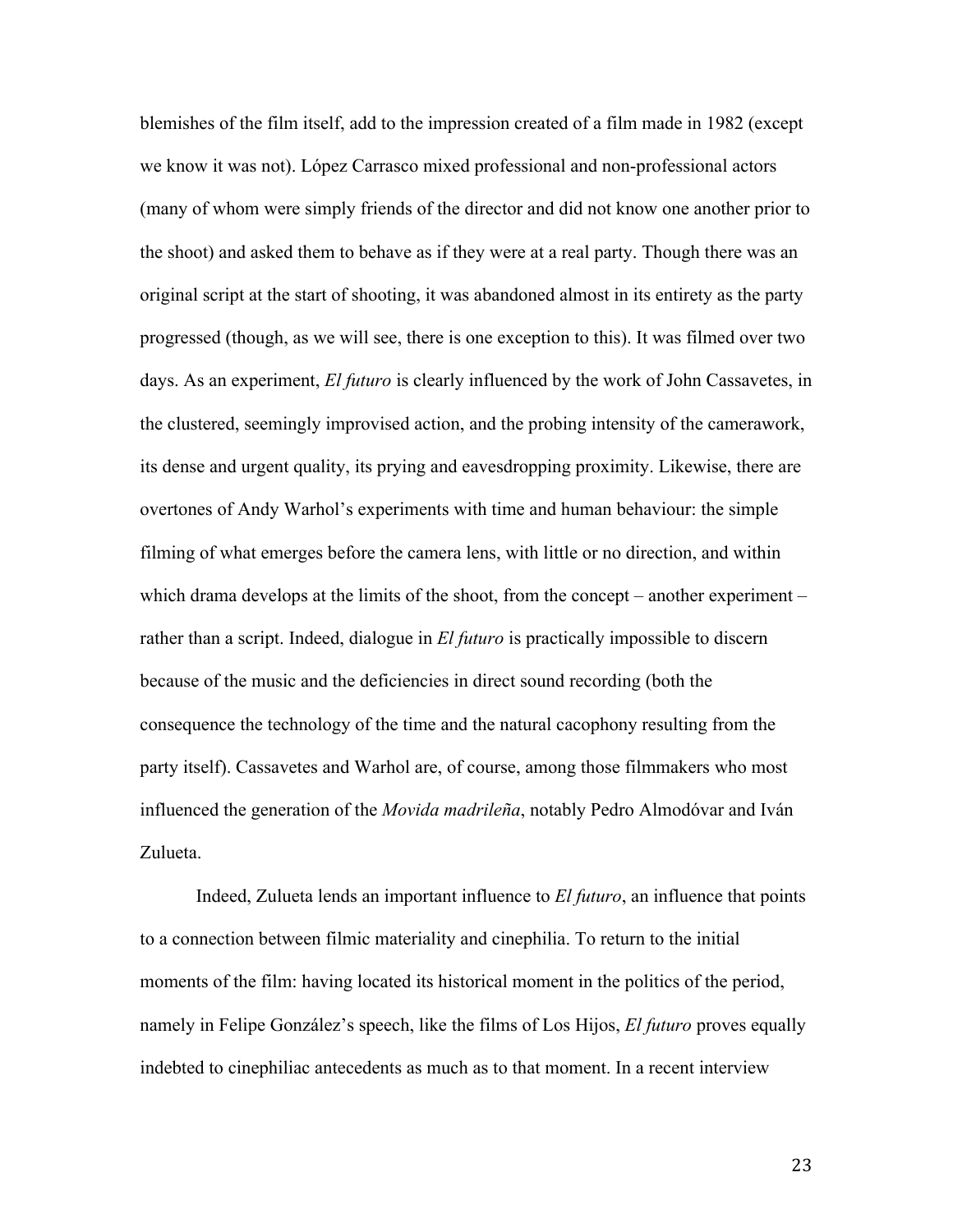López Carrasco has said that *El futuro* was inspired – he describes it as the film's genesis – by a fleeting few shots culled from a sequence of Zulueta's cult 1979 film *Arrebato* in which we see Olvido Gara (better known as Alaska) – one of Pedro Almodóvar's early muses and a central figure of the *Movida madrileña* – entering a room full of party goers with a birthday cake.

## **[Figure #5]**

One of the key films of the *Movida madrileña*, *Arrebato* – in its darkness, its pessimism – stands in stark contrast to Almodóvar's films of the same period. The sequence in question from *Arrebato* is interesting because it is in fact an extract from a film within a film: as part of the super-8 footage that Pedro P. (Will More) sends filmmaker José Sirgado (Eusebio Poncela). The footage was shot by Zulueta himself as personal memorabilia and incorporated into the montage of *Arrebato* later.<sup>21</sup> What we see then in *El futuro* – a film that purports to be a representation in the form of an impression, a recreation of the period (I will return to this point later) – is *mise en abîme*; a chain of hypertexts that form a tumbling cascade of citations of films inside other films generated by a network of references and generating more in turn: Zulueta's home movie within *Arrebato* returns 30 years into the future, reincarnated or re-imagined as a film called *El futuro*. Again this suggests a visual spacing: *mise en abîme* conditioned or colored by *mise-en-écart*. Such an interpretation permits a furtively political reading suggested by Walter Benjamin's  $14<sup>th</sup>$  and  $15<sup>th</sup>$  theses on the 'Concept of History' containing his most cited critique of progressive historicism. Benjamin posits "*Jetztzeit* " "now time" – the charged revolutionary moment of the instant – that draws upon the past – "the tiger's leap into that which has gone before," – to interrupt – "explosively" –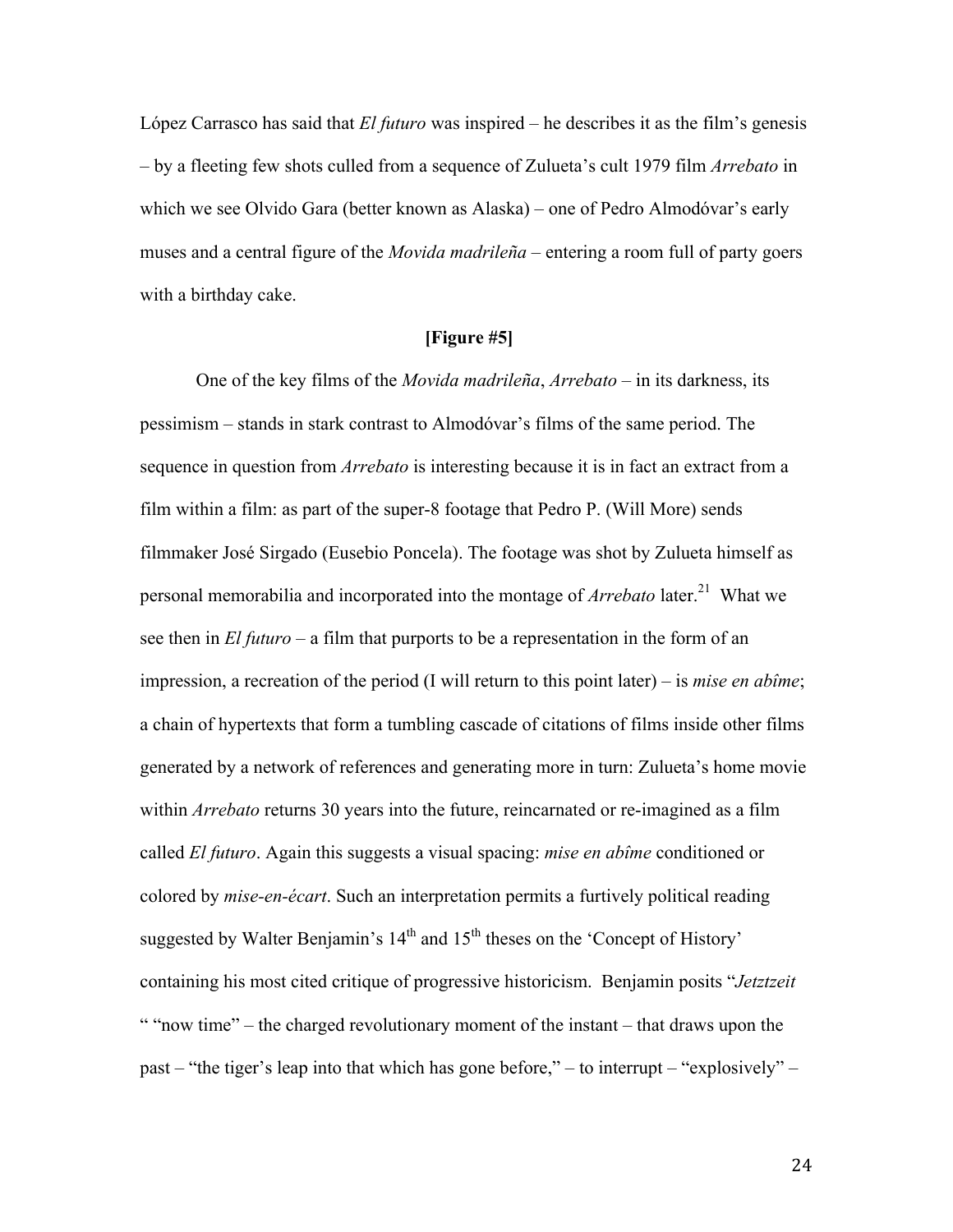"the continuum of history" (395). It is precisely this continuum of history, in its appeal to national citizenship, modernization, solidarity, to which González appeals in his victory speech.

There is an additional pointed reference to another film of the period – the only part of the original screenplay of *El futuro* to survive the actual shoot – when two of the guests at the party engage in an animated albeit amicable argument over political militancy itself (interestingly they are shot slouched beneath a table as if in a void, a vortex, a separate *abîme* of their very own that sets them apart from the rest of the party).<sup>22</sup> The dialogue here (which refers to ETA) is a direct, albeit unattributed, quote from an Andalusian worker resident in the Basque Country interviewed in the 1983 *Atado y bien atado*, the second part of Cecilia and José Juan Bartolomé's suppressed documentary on the Transition *Después de...* .23

#### **[Figure #6]**.

Afterness here is once more out of synch with the time of its address, mobilized paradoxically through the *abîme* structure as political-filmic reference in ways that point, once more, to a discordant untimeliness, both the "pre" and the "re" of representation. A film shot in 2013 and set in 1982 quotes (impossibly) another film released in 1983.<sup>24</sup>

I want for a moment to speculate on two things that are prompted by the idea of *abîme*: firstly, the word *abîme* derives from abyss which, as Heidegger reminds us, means the absence of ground (*Abgrund*) and there is a tension here between recognizable historical specificity as provided by the archive and the unsettling feeling that representation born of the infinite quality of *abîme* produces in us: a sense of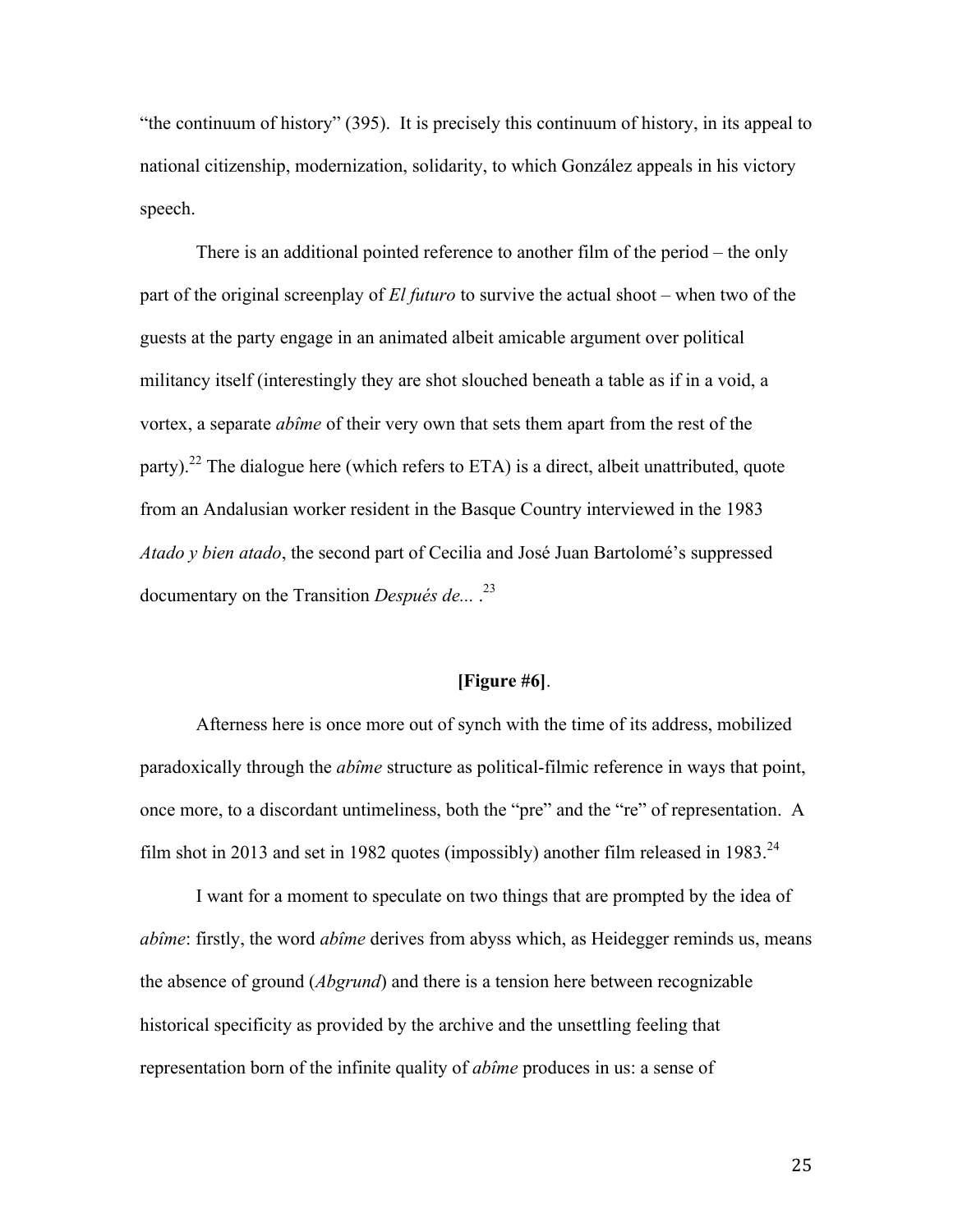groundlessness – the gap that spacing opens  $up$  – in the future anteriority of the film's material historicity, both its cinephilia and its unspoken allusion to legacy. Secondly – like a surreptitious link in the chain of *mise-en-abîme* that I am trying to establish – just as Pedro P.'s super-8 film is a supplement to *Arrebato's* diegesis, a foreign body, as it were, grafted onto the main body of Zulueta's text (an artisanal production of the director's other, his alter-ego), so too its appropriation by López Carrasco is parasitical – to return once more to Hillis Miller's *para*. *El futuro* feeds off its filmic ancestor which in turn haunts its descendant. The spectral bond between past and future is maintained – aptly for the para-normal – in a place, an apartment that is itself an artifice, the location for a film – a site and a para-site, a virtual space haunted by the paranormal. Haunted by the ghosts of the *Movida madrileña* and Felipe Gonzaléz (whose presence, still felt today in contemporary discourse, provides a spectral connections between public sphere and private life), this private party, like all parties has its hosts – like the main body – and its guests – parasitical strangers, foreigners or outsiders – whose arrival, whose entrance through the doorway – the threshold between the exterior and the interior, between the public and private – is experienced once more as interruption.

"Interruption"– to recall, once again, Benjamin's thesis on history as temporal disturbance, rupture or disjuncture, the sudden and unexpected appearance of ghosts – undergirds *El futuro*. Significantly, the film begins with an interruption with the voice of a radio broadcaster. At 2:30 am on the morning of October  $29<sup>th</sup> 1982$  and the radio DJ breaks into Juan Pardo's rendition of "Suspiros de amor" to announce that the broadcast will switch urgently to the Socialist Party headquarters. The next voice we hear is that of Alfonso Guerra, the PSOE's erstwhile deputy general secretary who, in turn, introduces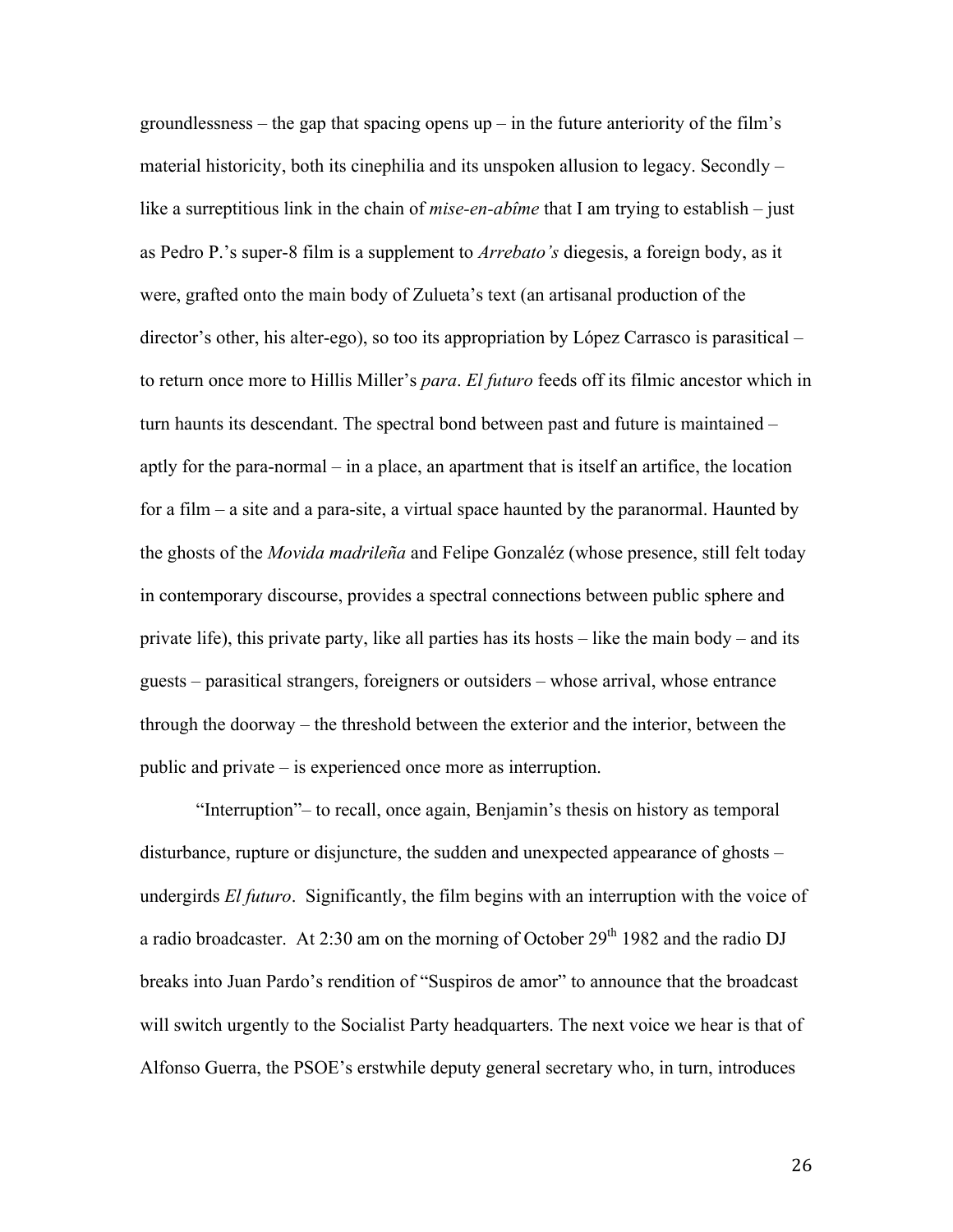Felipe Gonzalez.<sup>25</sup> The interruption is important for a number of reasons: historically, the PSOE victory marked a historical political break-through: the first leftist government elected in Spain since 1936. It interrupts the continuum of center-conservative rule of the post-Franco era – breaching its consensus inheritance. It also came roughly 18 months after another televised and much-repeated interruption in the democratic process (an interruption marked by another interruption, the forced cessation of the live TV broadcast – its reduction to a black screen) when members of the Guardia Civil led by Lieutenant Colonel Antonio Tejero burst into the Spanish parliament on February 23<sup>rd</sup>, 1981. An interruption that signaled the end to future right-wing plans to topple democracy and arguably marked the end of the Transition.

Furthermore, the insistent motif of 'interruption' in *El futuro* paradoxically approximates form and content, renders them indistinguishable: filmic diegesis and materiality, mise-en-scène and montage. Aside from the arrival of guests as interruption, at one point towards the end of the party, the frivolity and the free flowing movement of the montage are interrupted by a return to the past in the form of still photographs from a family album. These photographs, ironically shot against the ironic acoustic backdrop of Aviador Dro's song *Nuclear, sí*, point to the Francoist family past – the childhood – of (we assume) the hosts and guests present at the party.<sup>26</sup> These photographs haunt the future of their own time, or the future as not what it was. Like the earlier conversation between the two men beneath the table whose references to the situation in the Basque Country of 1982 echoes with the current situation of resistence to the state, these still photos suggest a return to the future in ghostly form: a Francoist childhood that visually traces a disjointed link between the dictatorial past, the youthful democracy of the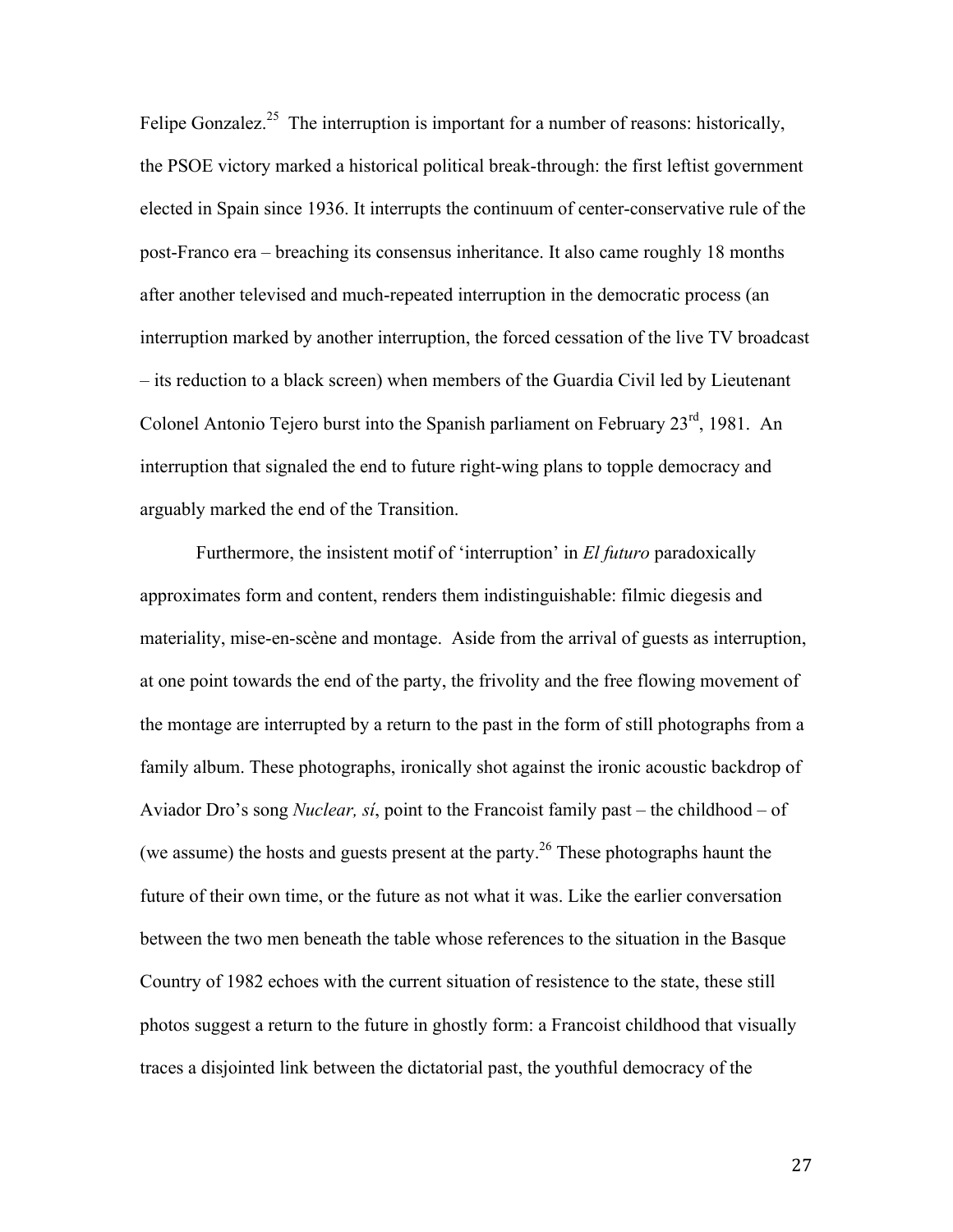*Movida*, and the present period distinguished by economic crisis, popular disenchantment and social fracture.

Interruption in the continuum of history of different times is produced as a result of the different technologies, each one in some way or another marked by temporalities: fading family photographs from the 1960s, still photography purporting to be from the early 1980s, the 16-millimetre film, the archive recordings, the soundtrack with its emphasis on minor, long-forgotten songs of the *Movida* (none of the enduring musical classics of the period are to be heard in this film). One could perhaps read this as a comment on the digital technology that López Carrasco and the Los Hijos have always used previously. While their work consistently revolves around temporalities and is notable for its distinct historical charge, its preoccupation with the past, digital technology (as opposed to analog or celluloid) arguably exists in a kind of permanent present. Unlike the dated family photos or the overexposed shots and other flaws that I will discuss in a moment, digital video does not deteriorate with age. It is, in a sense, impervious to the passage of time. $27$ 

Finally, the instantaneity of the historical moment – the interruption – is shot against a black screen shielding and veiling the future that González addresses. The black screen of the film's commencement returns partially, in fragmentary mode towards the end of the film, in the form of interruptions, editorial breaches (what I earlier referred to as blemishes or flaws, signs of antiquated montage) the intermittent marks on the texture of the celluloide, the distorted acoustics suddenly silenced, the very historically-specific cinematic material that marks this film's pastness.

**[Figure #7]**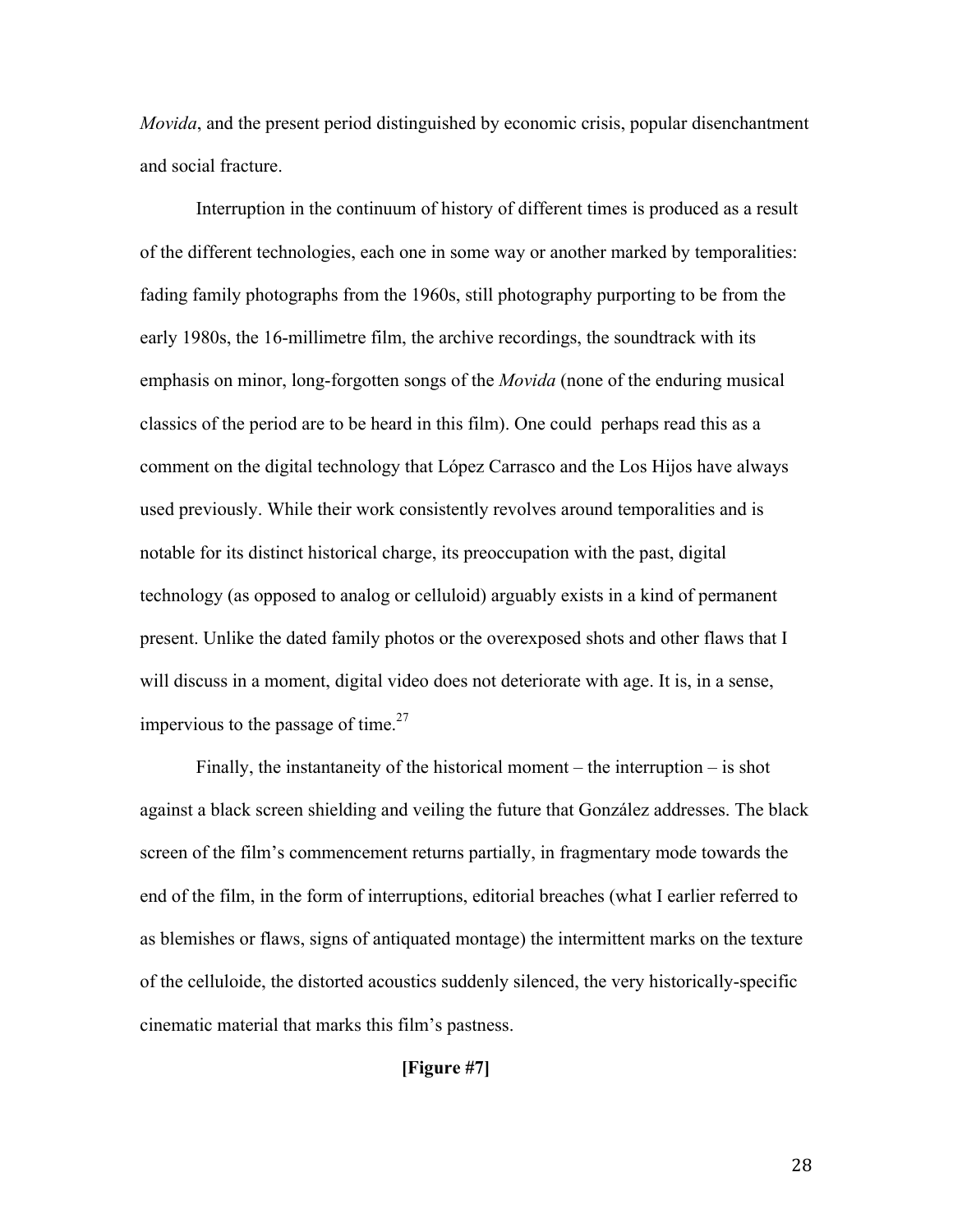While these black dots reveal – in self-conscious fashion – the materiality of the film's imperfect montage, they also have, I would suggest, a diegetic component. The black circle suggests a hole, a vortex and a void, a material correlation to the *abîme* of the film's textuality, the references, the cinephilic citations. It suggests a quite literal black hole, like that mentioned earlier in this article, a time-tunnel, a conduit connecting the past with the future; a sign of the spectral bond that haunts and binds the elusive present, and thereby links – by means of disruptive interruption – not only the representation of different co-existing temporalities but also other apparently irreconcilable oppositions, the discordant materialities of sound, light and image, the modes of fiction and nonfiction, and analogue and digital technologies. These are the impure elements that bind and seal representation – one thing standing in for another – whether in *El futuro* or the collective work of Los Hijos as a whole. My argument here has been that these same elements that constitute Los Hijos imperfect cinema, shot through with critical cinephilia, extend beyond photographic materiality and politics – representation itself – to haunt and destabilize claims to national allegory.

#### **Acknowledgements**

I thank the members of Los Hijos for their help and their congeniality during the writing of this essay. I owe a particular debt of gratitude to Luis López Carrasco for having assisted with access to the films themselves and for answering my many questions about this work. I am also grateful to Belén Vidal, Elena Oroz and Rosi Song all of whom read late drafts of this article and made cogent suggestions for improvement.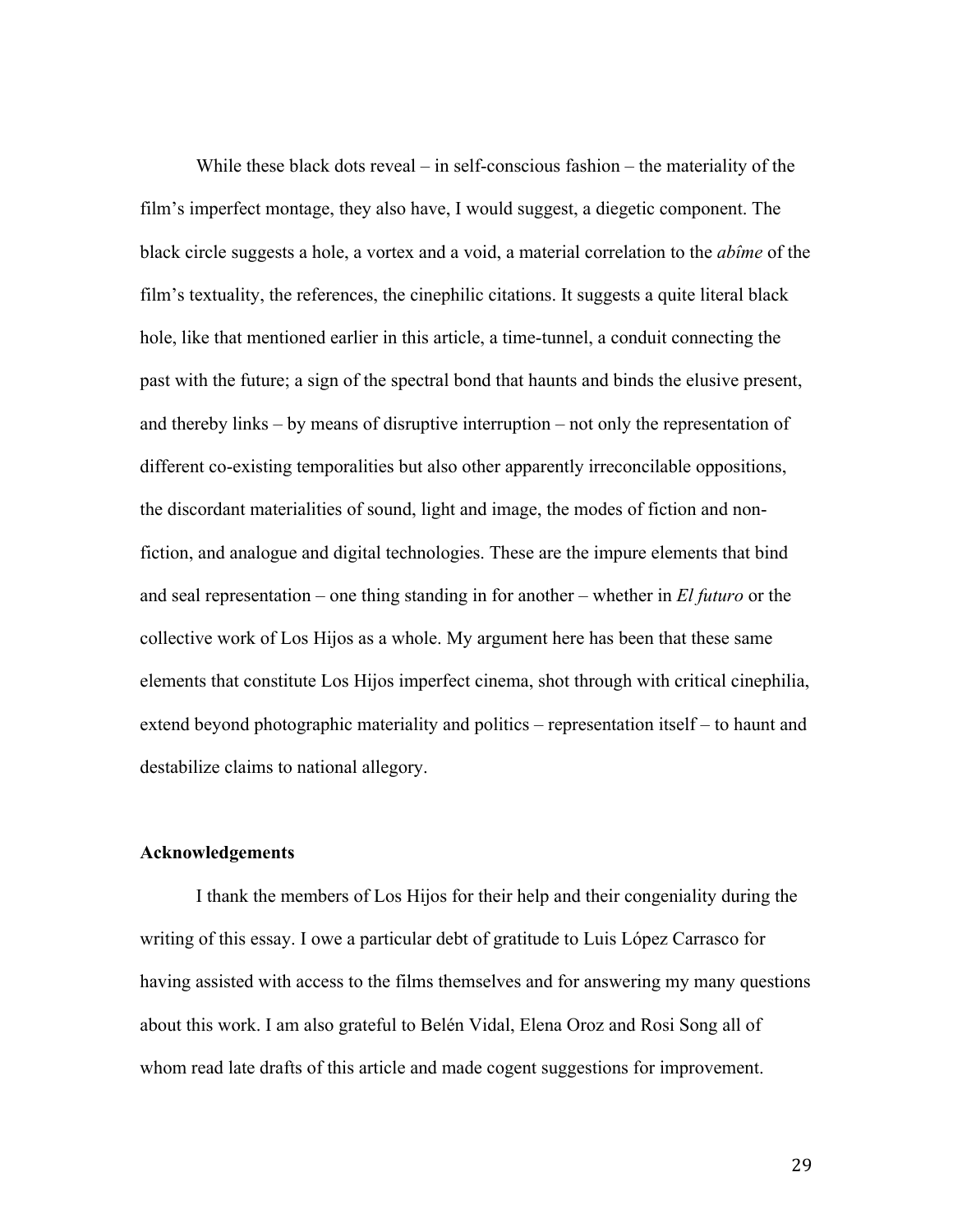Teresa Vilarós very kindly invited me to give a talk on Los Hijos at Texas A&M University, College Station. Her colleagues and graduate students provided very useful feedback. Of these I am particularly grateful to Dan Humphrey, Andy Lanz, Rubria Rocha, and Michela Russo for their thoughtful remarks on the paper. This article began life in November 2013 as a lecture on *El futuro* that I delivered at the University of Illinois Urbana-Champaign at the generous invitation of Eduardo Ledesma.

## **Works cited**

- Benjamin, Walter. 'On the Concept of History,' *Selected Writings, Volume 4: 1938-1940*. Eds. Howard Eiland and Michael W, Jennings. 389-400. Cambridge: Harvard University Press. 2006.
- Cadava, Eduardo. 'Trees, Hands, Stars amd Veils: The Portrait in Ruins' in *Portraits by Fazal Sheikh*. Göttingen: Steidl. 2011. 5-43.
- Conley, Tom. 'Site and Sound.' *MLN* Vol. 121, No. 4, French Issue. September 2006. 850-861.
- Derrida, Jacques. *Archive Fever: A Freudian Impression*. Trans. Eric Prenowitz. Chicago and London: University of Chicago Press.
- *----* and Bernard Stiegler, *Echographies of Television: Filmed Interviews*. Cambridge: Polity Press. 2002.
- *---- Negotiations: Interventions and Interviews*. Introduction and Trans. Elizabeth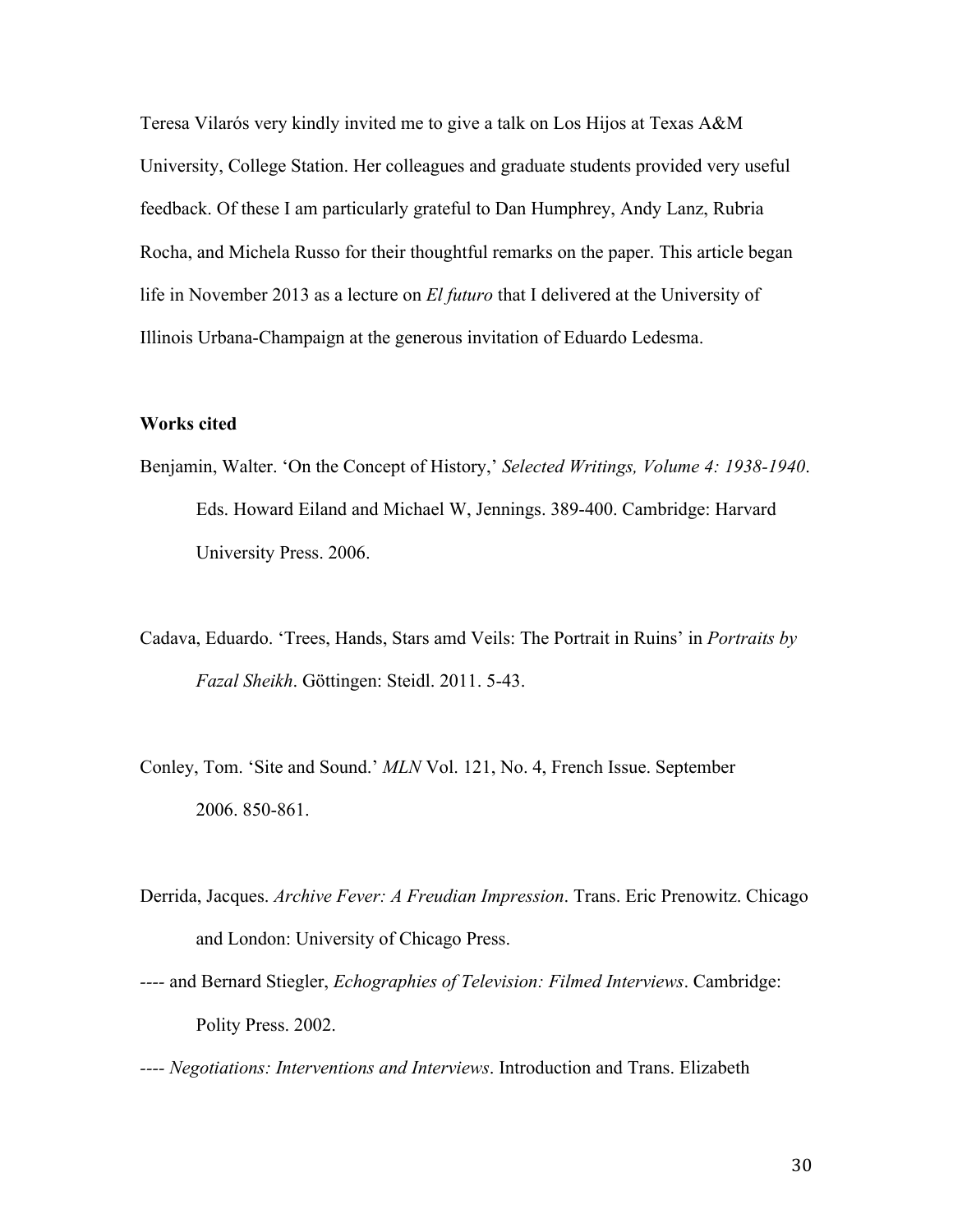Rottenberg. Stanford, California: Stanford University Press. 2002.

Fernández Vanesa and Miren Gabantxo (eds). *Territorios y fronteras: Experiencias documentales contemporaneas*. Bilbao: Universidad del País Vasco/Euskal Herriko Unibertsitatea, 2012.

Fisher, Mark. 'What is Hauntology.' *Film Quarterly*. Vol. 66-1. Fall 2012. 16-24.

- Heidegger, Martin. *Poetry, Language, Thought*. Trans. and introduction Albert Hofstadter. New York: Harper & Row, 1971.
- Miller Hillis, J, Manuel Asensi. *Black Holes/J.Hillis Miller; Or, Boustrophedonic Reading*. Stanford, California: Stanford University Press, 1999.
- Nadal, Paul, http://belate.wordpress.com/2010/07/12/heidegger-modern-technology Accessed November 1, 2013.
- Pedro de, Gonzalo. 'El futuro ya no es lo que era. Entrevista con Luis López Carrasco a propósito de su primer largometraje, *El futuro*.' *Blogs&Docs*. Online publication http://www.blogsandocs.com/?p=5736 accessed November  $1<sup>st</sup>$ , 2013.
- Vilarós-Soler, Teresa. *El mono del desencanto. Una crítica cultural de la transición española*. Madrid: Siglo XXI, 1998.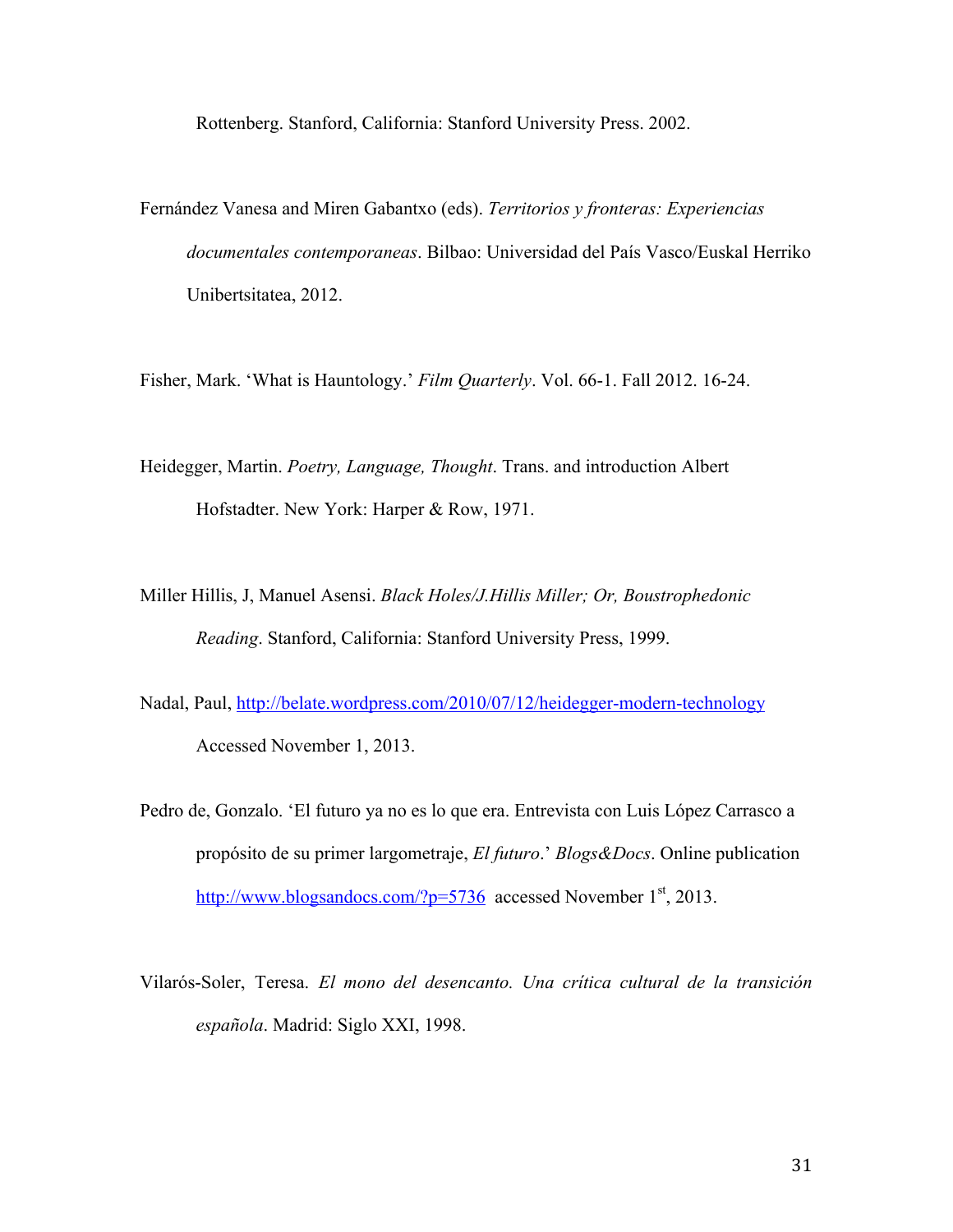<u> 1989 - Andrea San Andrea San Andrea San Andrea San Andrea San Andrea San Andrea San Andrea San Andrea San An</u>  $1$  Although cultural memory is not central to this essay, clearly the relationship between the generations of the democratic period is often complicated by both questions of memory and by its commodification or packaging for 'official' purposes.  $2$  The conception here is of an authorial signature that is simultaneously

identificatory while also disavowing the national legacy or the filial bond (an ambiguity central, I argue, to the work of Los Hijos). This is, of course, not only important in modern film theory but, rather differently, also imbues Derrida's philosophical project, and not only in *Specters of Marx*. Hamlet deploys his father's seal by use of his inherited signet ring in order to change his stepfather's orders that he (Hamlet) should be killed on arrival in England, thereby *sealing* the fate of Guildenstern and Rosencratz (Act V scene ii).

 $3$  The full quote – highly relevant to this essay – is as follows: "Derrida calls the bond between singularities—the bond that links what will not be linked—*spectral*. To be spectral is to be neither present nor absent; it is neither to be nor not to be. Indeed the spectral, says Derrida, is what exceeds all ontological oppositions between absence and presence, visible and invisible, living and dead  $(\ldots)$ . A bond that is spectral is, therefore, something that cannot be contained within any traditional concept of community. It is a protest against citizenship, a form of political solidarity that is opposed to the border politics of the nation-states: it is what Derrida calls *the democracy to come*. In other words the spectrality of the bond affects the very essence of the possible. It makes possible the impossible, the coming of the other, the invention of the future" (*Negotiations* 5).

<sup>4</sup> Other notable contemporaries of Los Hijos are Andrés Duque, Virginia García del Pino, Oskar Alegre, Lois Patiño, and Elias León Siminiani among many others. Though not the primary concern of this essay, it is perhaps worth pointing out that the non-commercial nature of the work of these filmmakers has led to a certain spectrality in the exhibition and distribution of their films. In the last few years (coinciding with the economic crisis) a shadow network of film exhibition, at the margins of commercial outlets, has sprung up in Spain consisting of internet platforms such as plat.tv. or margenes.org, among others and festivals specializing in the promotion of new filmmakers such as 'Punto de Vista' in Navarra. Likewise, the Madrid Cineteca provides a new venue for documentary films unlikely to be screened elsewhere.

<sup>5</sup> A significant exception to this is Luis López Carrasco's *El futuro*, shot in 16 milimetre film for self-reflexive, or meta-filmic reasons, and discussed later in this text. 

 $6$  See what is probably Andre Bazin's best-known essay "The Ontology of the Photographic Image."

 $7$  By political discourse I refer to the allusions, often expressed with great subtlety, in the work of Los Hijos both to the history of Spain (the Francoist dictatorship, the Transition, the country's colonial past) and to its conflictive present upon which that past weighs. I refer here particularly to López Carrasco's film *El futuro*, which was made in the aftermath (and is highly informed by) the 15M or "Indignados" movement that commenced in 2011. However, while connected to this in terms of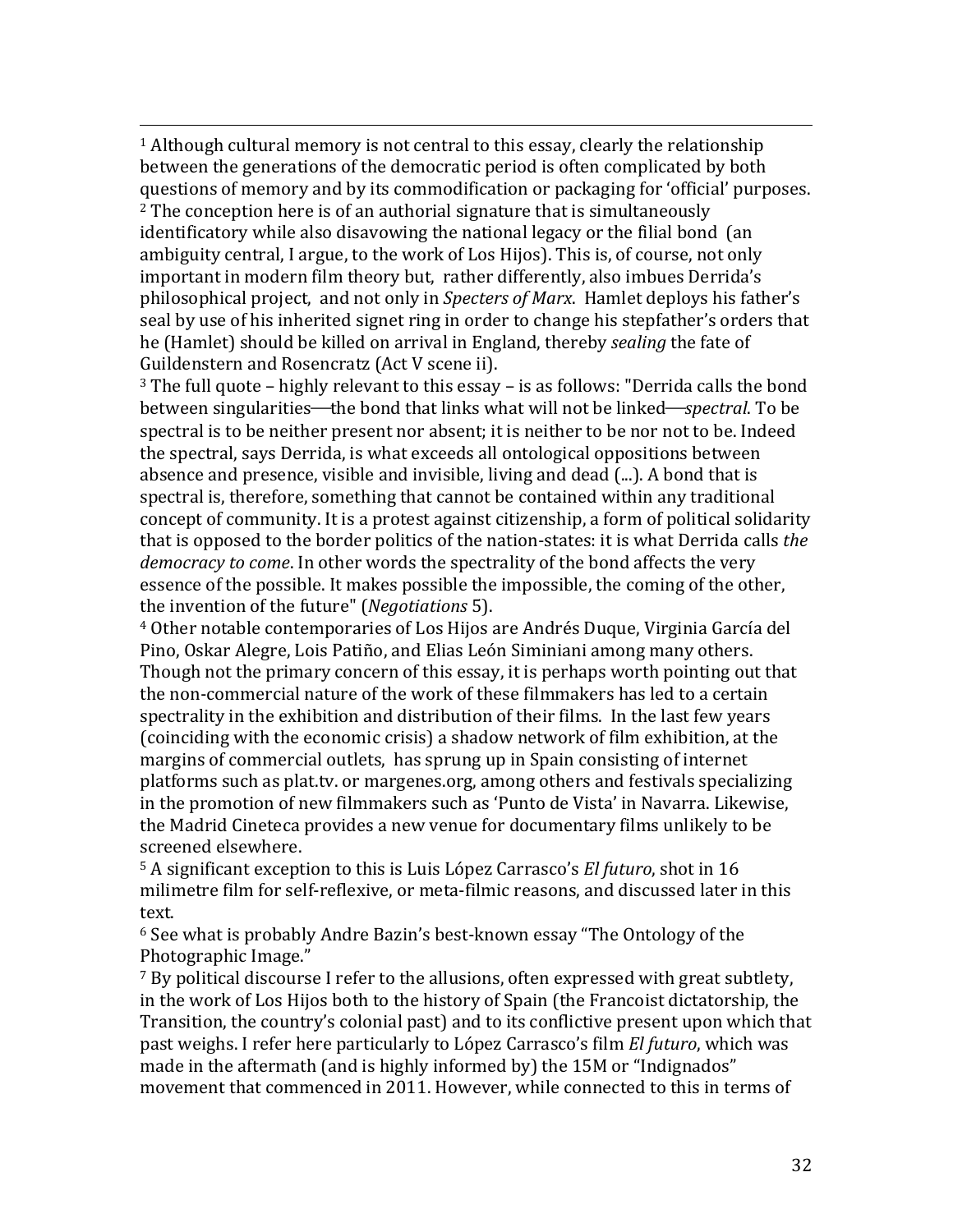my critique of conventional historicism, it is not the primary interest of this essay. I have written extensively about the films of the 15M elsewhere.

<u> 1989 - Andrea San Andrea San Andrea San Andrea San Andrea San Andrea San Andrea San Andrea San Andrea San An</u>

 $8$  Los Hijos have recognised the legacy of political cinema of the 1970s and recently curated a cycle of films on militant politics of the Transition. To this end they have worked closely with filmmakers Cecilia and Juan José Bartolomé, among others. See too note 23.

<sup>9</sup> The presence of a similar shot in *El espíritu de la colmena* (1973) may be coincidental but, as we have seen, the interest of Los Hijos in their illustrious predecessor would suggest otherwise.

<sup>10</sup> Time is also an important element in *Circo* (particularly the time of labor, that of the working day). Although, for reasons of space, I do not discuss the film in detail here I will do so in a longer version of this essay that forms part of my current book project.

<sup>11</sup> Tom Conley reminds us of the French homonym between *limitar* v *l'imitar* (852). <sup>12</sup> *Los materiales*, while concerned with the raw material of film itself – with such things as illumination, acoustics, and the physical apparatus of filmmaking  $-$  also has no narrative as such. The film is improvised, much of its footage seemingly consisting of outtakes that in a more conventional film would have been discarded in the editing process.

 $13$  Such was the degree of local opposition to the reservoir that there were many arrests (including the Riaño's mayor). One resident committed suicide, among the deaths that haunt this film:

http://elpais.com/diario/1987/07/12/portada/553039201\_850215.html <sup>14</sup> Although not mentioned in *Los materiales* – and the absence itself is striking – Julio Llamazares' 1985 novel *Luna de lobos*, which centres on the guerrilla warfare waged by fugitive Republican soldiers in the aftermath of the Civil War, is set in this region. The filmed adaptation of 1987, directed by Julio Sánchez Valdés, was shot in Riaño. It is an interesting example - from filmmakers known for their filmic literacy – of a non-citation or citation by means of omission or ellipsis.

 $15$  Cadava is here not writing axiomatically but referring to the specific portraits taken by photographer Fazal Sheikh. My point though is similar to and inspired by Cadava's correlation of portraits and trees.

<sup>16</sup> These sequences point to a long-standing filmic tradition – that of the city symphony – indexed and subverted in this film.

<sup>17</sup> In his blog Paul Nadal draws attention to the relation between *techné* and the city: "Plato understood politics as fundamentally belonging to the domain of *techné*, politics as first and foremost a political skill to be learned, an art or, better yet, a kind of technology of the *polis* (city)."

 $18$  The diffuse autobiographical references conditioned by technology recall the silent, subtitled sequences featuring Javier Fernández in *Los materiales*.  $19$  Noteworthy here is the rhizomatic quality of the genealogical tree. In private conversation López Carrasco informs me that while his mother is not the daughter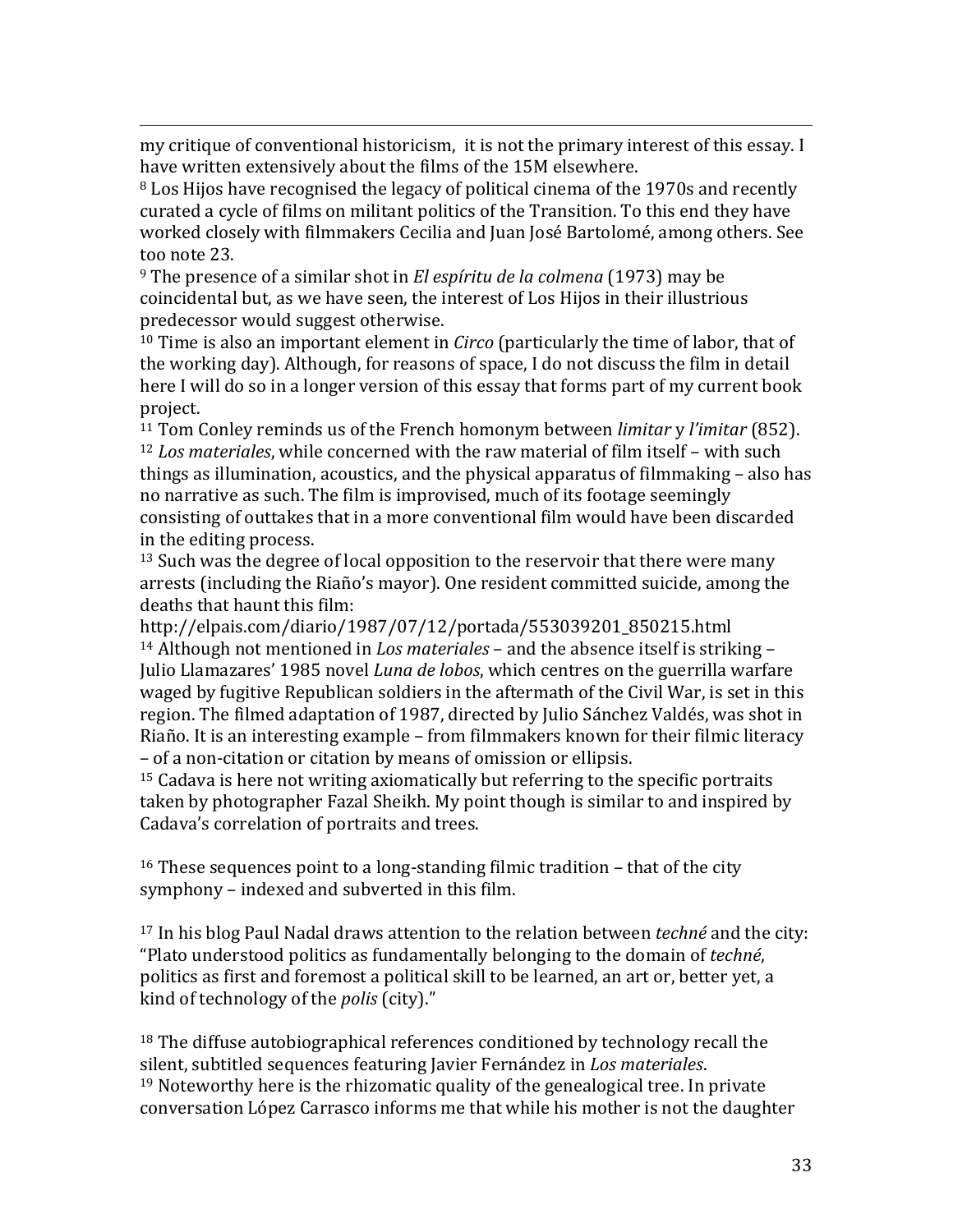of his grandmother, the feet we see in close up are in fact those of his aunts (who otherwise do not appear).

<u> 1989 - Andrea San Andrea San Andrea San Andrea San Andrea San Andrea San Andrea San Andrea San Andrea San An</u>

<sup>20</sup> The substrate of *El futuro* is lined by a series of references and materials (buildings, photographs, archives) that combine and confuse different time periods: the Francoist dictatorship, the 1980s, and the contemporary period (including the indignation provoked by the current economic crisis and the failings of the political class. I suggest that form (both filmic form and the media support employed) disjoins content but that, in turn, is itself disjoined within the diegesis of the film. This, I would argue, is what lies at the centre of the critique of representation. <sup>21</sup> There is an additional echo of *Arrebato* in *El futuro*: both films are primarily (with significant interruptions) located indoors. This both generates a sense of suffocating claustrophobia and gives significant weight to the occasional exterior sequences that appear in both films. The overall effect is to create another link between impossible and irreconcilable opposites (inside and outside).

 $22$  The muffled, inaudible quality of the dialogue – we hear snippets of conversation but it is virtually impossible to follow the gist of it. In this instance, for example, we have no possibility of knowing the substance of what is being said without the English subtitles or the explanation in interview that López Carrasco has given. It is interesting that this should happen precisely at the one point in the film that retains the original script. This is similar to the dissonance produced in *Los materiales* when we hear the crunch of gravel underfoot but large parts of the dialogue between the filmmakers goes unheard and yet is represented onscreen by subtitling.  $23$  Divided into two parts  $(jNo)$  *se os puede dejar solos?* and *Atado*  $v$  *bien atado*) and shot in 1979 and 1980, this film was subjected to a series of bureaucratic impediments designed to prevent its release. It was finally screened legally in 1983. http://elpais.com/diario/1983/11/03/cultura/436662004\_850215.html  $24$  In an additional instance of temporal disturbance in the context of political mobilization, Elena Oroz reminds me that the dialogue also describes - in terms of location and activity – the encircling of the Spanish Parliament building on September 25, 2012; an action, once again, part of the popular reaction to the economic and political crisis and firmly located in the recent memory of many Madrileños. This, together with the shots of the anomalous 1990s housing, points to another instance not only of temporal discontinuities but also their inverse: persisting, insistent continuities in the form of ghostly returns. This ghostliness is further emphasized in the still photographs of the Francoist childhoods that visually trace a discordant link between the dictatorial past, the recently restored democracy of the *Movida* and the present period dominated by economic crisis and popular disenchantment. See too note 18.

 $25$  The figure of Alfonso Guerra himself is charged with spectrality. A former deputyprime minister and a key figure of both the Transition and of the Felipe González's governments, he remains uniquely, to this day, the only surviving continuing congressman of those who entered parliament in 1977. Guerra's parliamentary longevity points to another "black hole" or time warp in Spanish history (he has recently been vocal in defending the unity of Spain in the face of the possible secession of Cataluña from the Spanish state). There is a skewed temporal